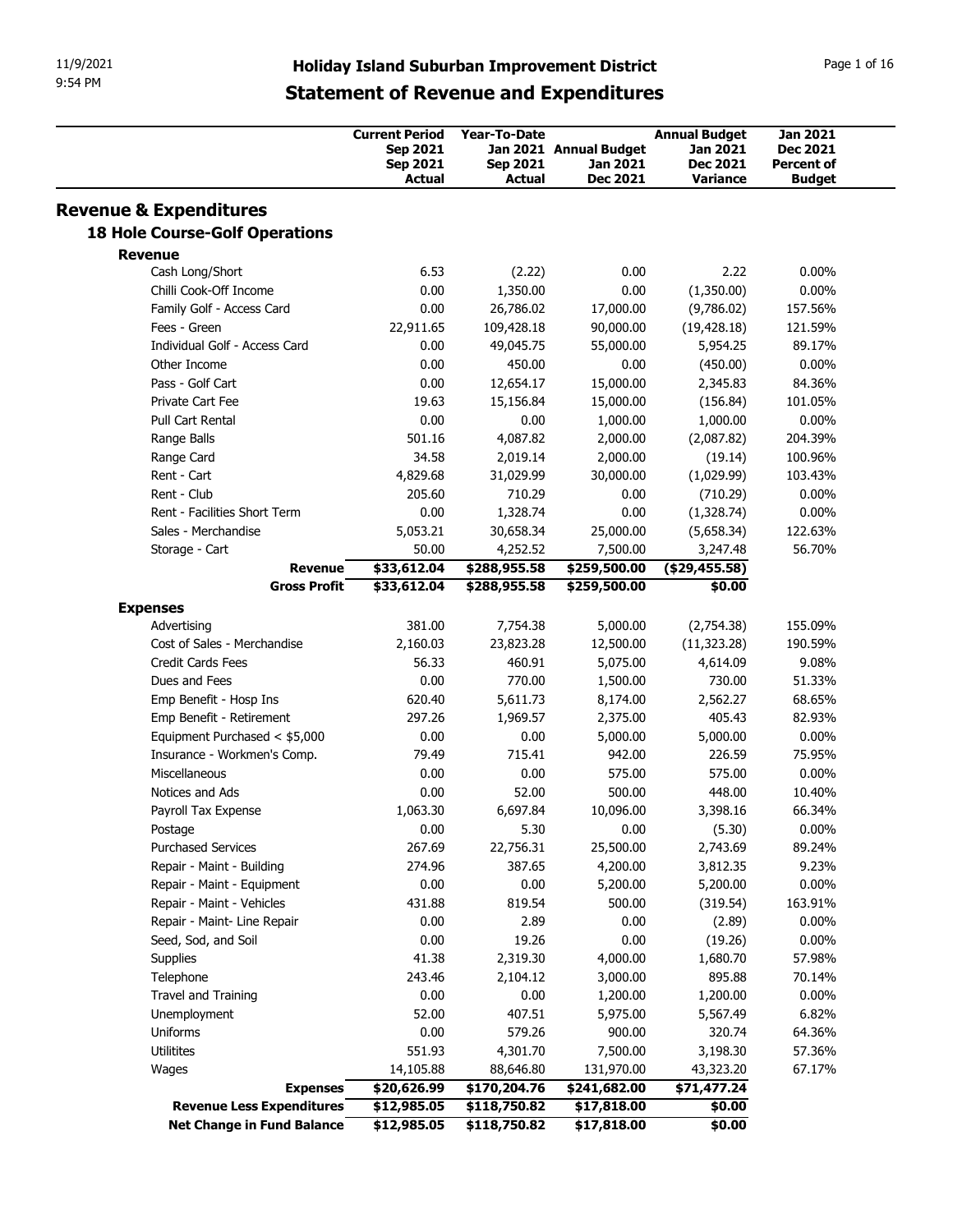| 11/9/2021<br>9:54 PM                                    |                     |                                                                       |                                                         |                                                                                                     |                                                                        |                                                                          |
|---------------------------------------------------------|---------------------|-----------------------------------------------------------------------|---------------------------------------------------------|-----------------------------------------------------------------------------------------------------|------------------------------------------------------------------------|--------------------------------------------------------------------------|
|                                                         |                     |                                                                       |                                                         | <b>Holiday Island Suburban Improvement District</b><br><b>Statement of Revenue and Expenditures</b> |                                                                        | Page 2 of 16                                                             |
|                                                         |                     | <b>Current Period</b><br><b>Sep 2021</b><br>Sep 2021<br><b>Actual</b> | <b>Year-To-Date</b><br><b>Sep 2021</b><br><b>Actual</b> | Jan 2021 Annual Budget<br><b>Jan 2021</b><br><b>Dec 2021</b>                                        | <b>Annual Budget</b><br>Jan 2021<br><b>Dec 2021</b><br><b>Variance</b> | <b>Jan 2021</b><br><b>Dec 2021</b><br><b>Percent of</b><br><b>Budget</b> |
| <b>18-Hole Course Maintenance</b>                       |                     |                                                                       |                                                         |                                                                                                     |                                                                        |                                                                          |
| <b>Revenue</b>                                          |                     |                                                                       |                                                         |                                                                                                     |                                                                        |                                                                          |
| Contribution Income                                     | <b>Revenue</b>      | 0.00<br>\$0.00                                                        | 4,106.00<br>\$4,106.00                                  | 0.00<br>\$0.00                                                                                      | (4,106.00)<br>( \$4,106.00)                                            | $0.00\%$                                                                 |
|                                                         | <b>Gross Profit</b> | \$0.00                                                                | \$4,106.00                                              | \$0.00                                                                                              | \$0.00                                                                 |                                                                          |
| <b>Expenses</b><br><b>Chemicals and Fertilizer</b>      |                     | 0.00                                                                  | 42,457.27                                               | 62,000.00                                                                                           | 19,542.73                                                              | 68.48%                                                                   |
| Dues and Fees                                           |                     | 0.00                                                                  | 465.00                                                  | 1,200.00                                                                                            | 735.00                                                                 | 38.75%                                                                   |
| Emp Benefit - Hosp Ins                                  |                     | 2,035.23                                                              | 18,664.04                                               | 17,883.00                                                                                           | (781.04)                                                               | 104.37%                                                                  |
| Emp Benefit - Retirement                                |                     | 960.34                                                                | 6,480.68                                                | 5,023.00                                                                                            | (1,457.68)                                                             | 129.02%                                                                  |
| Equipment Purchased < \$5,000                           |                     | 0.00                                                                  | 5,577.07                                                | 3,400.00                                                                                            | (2, 177.07)                                                            | 164.03%                                                                  |
| Fuel Expense                                            |                     | 1,200.66                                                              | 14,428.28                                               | 18,975.00                                                                                           | 4,546.72                                                               | 76.04%                                                                   |
| Insurance - Workmen's Comp.                             |                     | 114.35                                                                | 1,029.15                                                | 2,542.00                                                                                            | 1,512.85                                                               | 40.49%                                                                   |
| <b>Interest Expense</b>                                 |                     | 427.57                                                                | 4,321.00                                                | 7,200.00                                                                                            | 2,879.00                                                               | 60.01%                                                                   |
| Notices and Ads                                         |                     | 0.00                                                                  | 213.55                                                  | 0.00                                                                                                | (213.55)                                                               | $0.00\%$                                                                 |
| Payroll Tax Expense                                     |                     | 1,674.93                                                              | 11,832.37                                               | 15,545.00                                                                                           | 3,712.63                                                               | 76.12%                                                                   |
| <b>Purchased Services</b>                               |                     | 0.00                                                                  | 7,000.42                                                | 7,963.00                                                                                            | 962.58                                                                 | 87.91%                                                                   |
| Repair - Maint - Building<br>Repair - Maint - Equipment |                     | 21.53                                                                 | 418.27<br>12,670.98                                     | 1,500.00                                                                                            | 1,081.73                                                               | 27.88%<br>115.19%                                                        |
| Repair - Maint - Tires                                  |                     | 1,365.99<br>0.00                                                      | 1,360.93                                                | 11,000.00<br>2,000.00                                                                               | (1,670.98)<br>639.07                                                   | 68.05%                                                                   |
| Repair - Maint - Vehicles                               |                     | 0.00                                                                  | 1,315.40                                                | 1,000.00                                                                                            | (315.40)                                                               | 131.54%                                                                  |
| Repair - Maint- Line Repair                             |                     | 644.51                                                                | 5,212.57                                                | 9,000.00                                                                                            | 3,787.43                                                               | 57.92%                                                                   |
| Safety                                                  |                     | 0.00                                                                  | 458.12                                                  | 400.00                                                                                              | (58.12)                                                                | 114.53%                                                                  |
| Seed, Sod, and Soil                                     |                     | 2,757.42                                                              | 11,619.08                                               | 15,000.00                                                                                           | 3,380.92                                                               | 77.46%                                                                   |
| Supplies                                                |                     | 100.29                                                                | 3,407.46                                                | 2,600.00                                                                                            | (807.46)                                                               | 131.06%                                                                  |
| Telephone                                               |                     | 144.22                                                                | 1,291.96                                                | 2,400.00                                                                                            | 1,108.04                                                               | 53.83%                                                                   |
| Travel and Training                                     |                     | 0.00                                                                  | 850.00                                                  | 2,500.00                                                                                            | 1,650.00                                                               | 34.00%                                                                   |
| Unemployment                                            |                     | 14.34                                                                 | 504.30                                                  | 3,000.00                                                                                            | 2,495.70                                                               | 16.81%                                                                   |
| Uniforms                                                |                     | 0.00                                                                  | 1,179.62                                                | 1,000.00                                                                                            | (179.62)                                                               | 117.96%                                                                  |
|                                                         |                     | 2,580.64                                                              | 19,231.86                                               | 20,000.00                                                                                           | 768.14                                                                 | 96.16%                                                                   |
| Utilitites                                              | <b>Expenses</b>     | 22,572.76<br>\$36,614.78                                              | 151,256.08<br>\$323,245.46                              | 203,202.00<br>\$416,333.00                                                                          | 51,945.92<br>\$93,087.54                                               | 74.44%                                                                   |
| Wages                                                   |                     |                                                                       | $($ \$36,614.78) (\$319,139.46) (\$416,333.00)          |                                                                                                     | \$0.00                                                                 |                                                                          |
| Revenue Less Expenditures                               |                     |                                                                       |                                                         |                                                                                                     |                                                                        |                                                                          |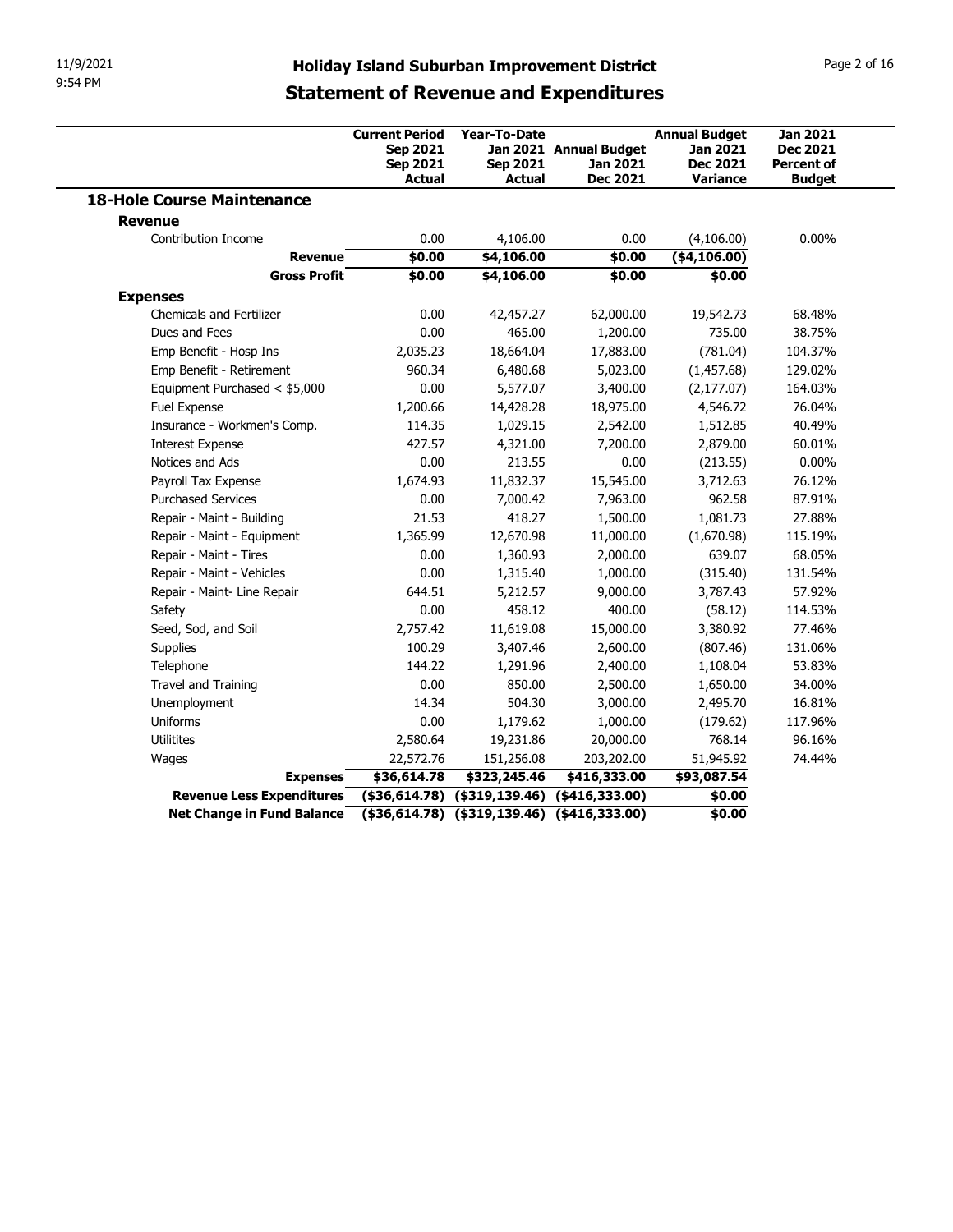| 11/9/2021                                                    |                                                                                                     |                                                  |                                                |                                                                        |                                                                          |
|--------------------------------------------------------------|-----------------------------------------------------------------------------------------------------|--------------------------------------------------|------------------------------------------------|------------------------------------------------------------------------|--------------------------------------------------------------------------|
|                                                              |                                                                                                     |                                                  |                                                |                                                                        | Page 3 of 16                                                             |
| 9:54 PM                                                      | <b>Holiday Island Suburban Improvement District</b><br><b>Statement of Revenue and Expenditures</b> |                                                  |                                                |                                                                        |                                                                          |
|                                                              |                                                                                                     |                                                  |                                                |                                                                        |                                                                          |
|                                                              | <b>Current Period</b><br>Sep 2021<br>Sep 2021<br>Actual                                             | Year-To-Date<br><b>Sep 2021</b><br><b>Actual</b> | Jan 2021 Annual Budget<br>Jan 2021<br>Dec 2021 | <b>Annual Budget</b><br>Jan 2021<br><b>Dec 2021</b><br><b>Variance</b> | <b>Jan 2021</b><br><b>Dec 2021</b><br><b>Percent of</b><br><b>Budget</b> |
| <b>Administrative Dept</b>                                   |                                                                                                     |                                                  |                                                |                                                                        |                                                                          |
| <b>Revenue</b>                                               |                                                                                                     |                                                  |                                                |                                                                        |                                                                          |
| Cash Long/Short                                              | 0.00                                                                                                | (88.49)                                          | 0.00                                           | 88.49                                                                  | $0.00\%$                                                                 |
| Facilities Rental - Long Term<br>Other Income                | 0.00<br>960.00                                                                                      | 4,050.00<br>7,209.75                             | 0.00<br>24,000.00                              | (4,050.00)<br>16,790.25                                                | $0.00\%$<br>30.04%                                                       |
|                                                              | \$960.00<br><b>Revenue</b>                                                                          | \$11,171.26                                      | \$24,000.00                                    | \$12,828.74                                                            |                                                                          |
|                                                              | <b>Gross Profit</b><br>\$960.00                                                                     | \$11,171.26                                      | \$24,000.00                                    | \$0.00                                                                 |                                                                          |
| <b>Expenses</b>                                              |                                                                                                     |                                                  |                                                |                                                                        |                                                                          |
| Auditors' Fees                                               | 0.00                                                                                                | 12,177.29                                        | 26,282.00                                      | 14,104.71                                                              | 46.33%                                                                   |
| Capital Improvements - Facilit                               | 0.00                                                                                                | 4,500.00                                         | 25,000.00                                      | 20,500.00                                                              | 18.00%                                                                   |
| Credit Cards Fees                                            | (183.03)                                                                                            | 1,820.30                                         | 3,600.00                                       | 1,779.70                                                               | 50.56%                                                                   |
| Dues and Fees                                                | 0.00                                                                                                | 162.00                                           | 684.00                                         | 522.00                                                                 | 23.68%                                                                   |
| Emp Benefit - Hosp Ins                                       | 1,240.80                                                                                            | 12,408.00                                        | 20,047.00                                      | 7,639.00                                                               | 61.89%                                                                   |
| Emp Benefit - Retirement                                     | 765.38                                                                                              | 7,591.41                                         | 11,021.00                                      | 3,429.59                                                               | 68.88%                                                                   |
| Equipment Purchased < \$5,000<br>Insurance - Workmen's Comp. | 0.00<br>24.82                                                                                       | 9,928.59<br>223.38                               | 5,000.00<br>188.00                             | (4,928.59)<br>(35.38)                                                  | 198.57%<br>118.82%                                                       |
| Miscellaneous                                                | 0.00                                                                                                | 6,908.95                                         | 1,800.00                                       | (5, 108.95)                                                            | 383.83%                                                                  |
| Notices and Ads                                              | 0.00                                                                                                | 363.58                                           | 960.00                                         | 596.42                                                                 | 37.87%                                                                   |
| Payroll Tax Expense                                          | 2,762.78                                                                                            | 17,475.49                                        | 22,227.00                                      | 4,751.51                                                               | 78.62%                                                                   |
| Postage                                                      | 6,020.00                                                                                            | 12,177.61                                        | 20,000.00                                      | 7,822.39                                                               | 60.89%                                                                   |
| <b>Purchased Services</b>                                    | 7,652.08                                                                                            | 22,667.91                                        | 17,136.00                                      | (5,531.91)                                                             | 132.28%                                                                  |
| Repair - Maint - Building                                    | 1,487.00                                                                                            | 3,263.18                                         | 4,550.00                                       | 1,286.82                                                               | 71.72%                                                                   |
| Repair - Maint - Equipment                                   | 0.00                                                                                                | 394.84                                           | 960.00                                         | 565.16                                                                 | 41.13%                                                                   |
| Repair - Maint - Vehicles                                    | 0.00                                                                                                | 0.00                                             | 400.00                                         | 400.00                                                                 | $0.00\%$                                                                 |
| Supplies                                                     | 374.65                                                                                              | 6,845.62                                         | 8,500.00                                       | 1,654.38                                                               | 80.54%                                                                   |
| Telephone                                                    | 637.03                                                                                              | 4,842.16                                         | 7,200.00                                       | 2,357.84                                                               | 67.25%                                                                   |
| Travel and Training                                          | 0.00<br>57.78                                                                                       | 150.00<br>612.15                                 | 1,200.00                                       | 1,050.00                                                               | 12.50%<br>17.05%                                                         |
| Unemployment<br>Uniforms                                     | 0.00                                                                                                | 292.15                                           | 3,590.00<br>0.00                               | 2,977.85<br>(292.15)                                                   | $0.00\%$                                                                 |
| Utilitites                                                   | 777.01                                                                                              | 6,003.63                                         | 7,740.00                                       | 1,736.37                                                               | 77.57%                                                                   |
| Wages                                                        | 36,527.77                                                                                           | 202,233.32                                       | 302,213.00                                     | 99,979.68                                                              | 66.92%                                                                   |
|                                                              | \$58,144.07<br><b>Expenses</b>                                                                      | \$333,041.56                                     | \$490,298.00                                   | \$157,256.44                                                           |                                                                          |
|                                                              |                                                                                                     |                                                  | (\$57,184.07) (\$321,870.30) (\$466,298.00)    | \$0.00                                                                 |                                                                          |
| Revenue Less Expenditures                                    |                                                                                                     |                                                  | (\$57,184.07) (\$321,870.30) (\$466,298.00)    | \$0.00                                                                 |                                                                          |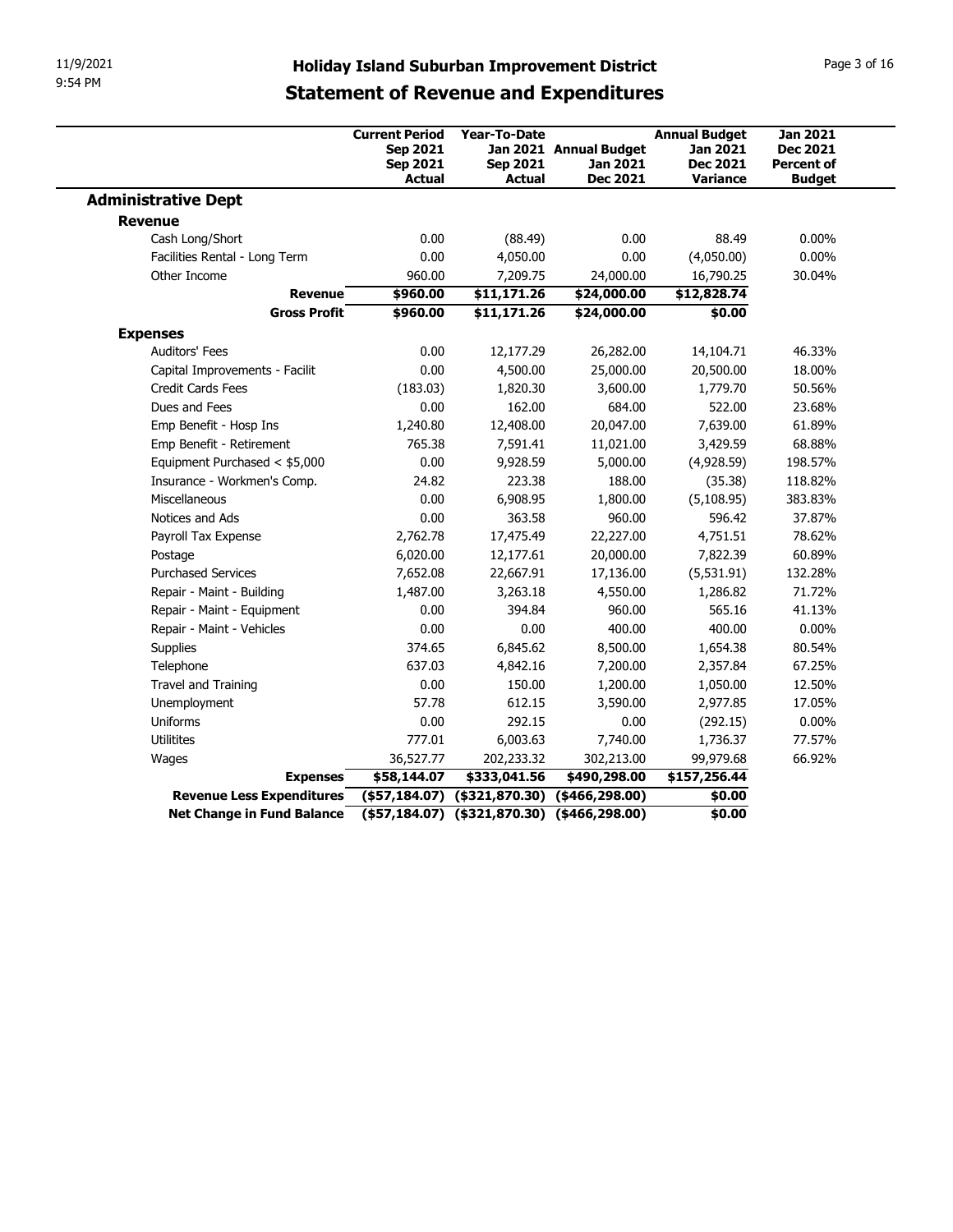| 11/9/2021                                               |                                                     |                            |                                    |                      | Page 4 of 16                         |
|---------------------------------------------------------|-----------------------------------------------------|----------------------------|------------------------------------|----------------------|--------------------------------------|
| 9:54 PM                                                 | <b>Holiday Island Suburban Improvement District</b> |                            |                                    |                      |                                      |
|                                                         | <b>Statement of Revenue and Expenditures</b>        |                            |                                    |                      |                                      |
|                                                         |                                                     |                            |                                    |                      |                                      |
|                                                         | <b>Current Period</b>                               | Year-To-Date               |                                    | <b>Annual Budget</b> | <b>Jan 2021</b>                      |
|                                                         | Sep 2021<br><b>Sep 2021</b>                         | Sep 2021                   | Jan 2021 Annual Budget<br>Jan 2021 | Jan 2021<br>Dec 2021 | <b>Dec 2021</b><br><b>Percent of</b> |
|                                                         | Actual                                              | <b>Actual</b>              | <b>Dec 2021</b>                    | <b>Variance</b>      | <b>Budget</b>                        |
|                                                         |                                                     |                            |                                    |                      |                                      |
| <b>Campground Recreation</b>                            |                                                     |                            |                                    |                      |                                      |
| <b>Revenue</b>                                          |                                                     |                            |                                    |                      |                                      |
| Cash Long/Short                                         | 0.00                                                | 14.22                      | 0.00                               | (14.22)              | $0.00\%$                             |
| Rent - Facilities Short Term                            | 4,309.00                                            | 23,101.66                  | 15,000.00                          | (8,101.66)           | 154.01%                              |
| <b>Revenue</b>                                          | \$4,309.00                                          | \$23,115.88                | \$15,000.00                        | $(*8,115.88)$        |                                      |
| <b>Gross Profit</b>                                     | \$4,309.00                                          | \$23,115.88                | \$15,000.00                        | \$0.00               |                                      |
| <b>Expenses</b>                                         |                                                     |                            |                                    |                      |                                      |
| Advertising                                             | 0.00                                                | 1,000.00                   | 1,000.00                           | 0.00                 | 100.00%                              |
| <b>Purchased Services</b>                               | 624.61                                              | 4,356.50                   | 4,915.00                           | 558.50               | 88.64%                               |
| Repair - Maint - Building                               | 0.00                                                | 1,492.74                   | 500.00                             | (992.74)             | 298.55%                              |
| Repair - Maint - Equipment                              | 0.00                                                | 17.97                      | 175.00                             | 157.03               | 10.27%                               |
| Repair- Maint- Parts/Material                           | 0.00                                                | 0.00                       | 105.00                             | 105.00               | $0.00\%$                             |
| Supplies                                                | 0.00                                                | 0.00                       | 200.00                             | 200.00               | $0.00\%$                             |
| Telephone                                               | 198.72                                              | 1,302.92                   | 1,200.00                           | (102.92)             | 108.58%                              |
| Utilitites                                              | 945.64                                              | 4,088.49                   | 3,770.00                           | (318.49)             | 108.45%                              |
| <b>Expenses</b>                                         | \$1,768.97                                          | \$12,258.62                | \$11,865.00                        | $($ \$393.62 $)$     |                                      |
| Revenue Less Expenditures<br>Net Change in Fund Balance | \$2,540.03<br>\$2,540.03                            | \$10,857.26<br>\$10,857.26 | \$3,135.00<br>\$3,135.00           | \$0.00<br>\$0.00     |                                      |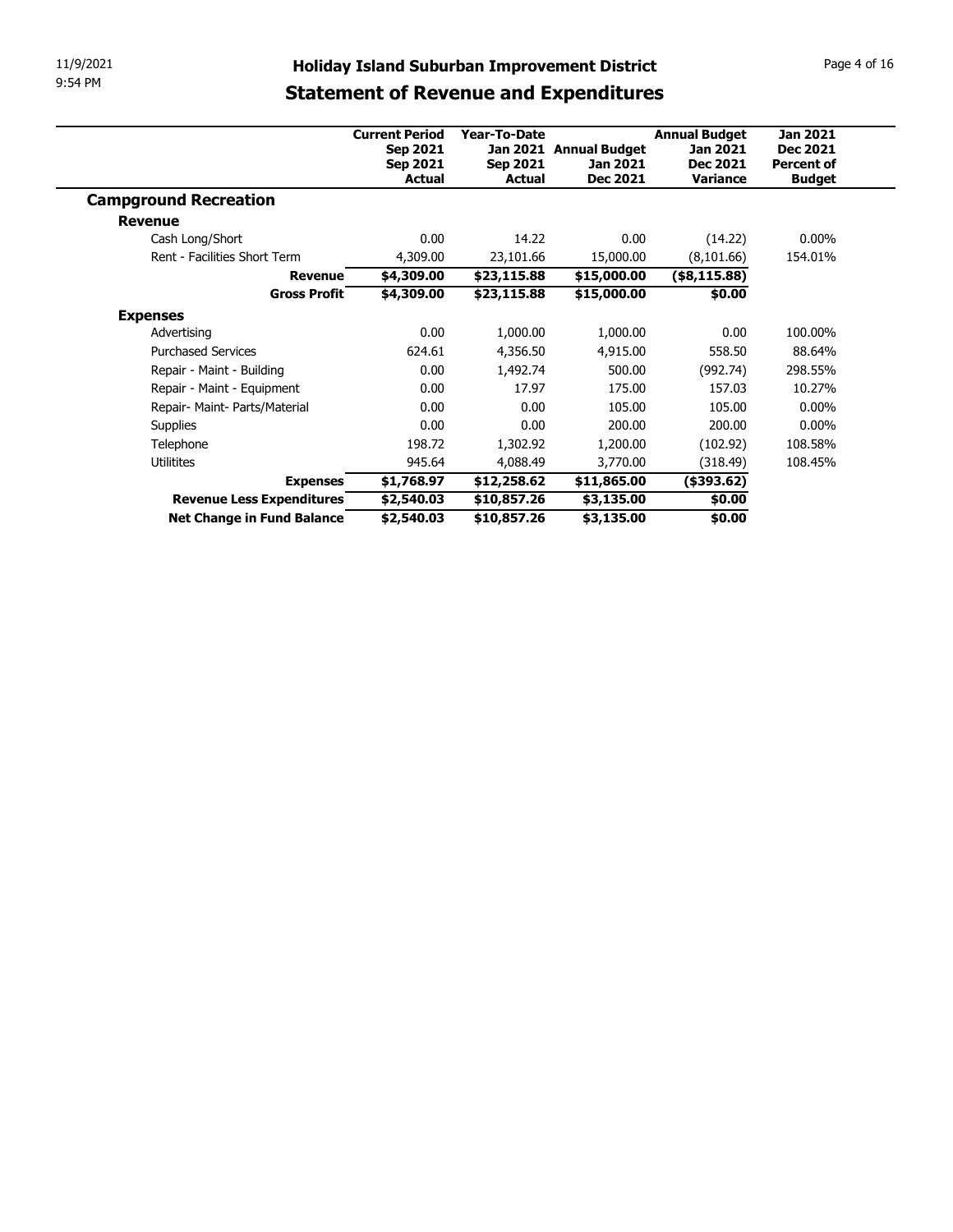| 11/9/2021                                    |                            |                                  |                                                     |                             |                                    |
|----------------------------------------------|----------------------------|----------------------------------|-----------------------------------------------------|-----------------------------|------------------------------------|
| 9:54 PM                                      |                            |                                  | <b>Holiday Island Suburban Improvement District</b> |                             | Page 5 of 16                       |
|                                              |                            |                                  | <b>Statement of Revenue and Expenditures</b>        |                             |                                    |
|                                              |                            |                                  |                                                     |                             |                                    |
|                                              | <b>Current Period</b>      | Year-To-Date                     |                                                     | <b>Annual Budget</b>        | <b>Jan 2021</b>                    |
|                                              | Sep 2021                   |                                  | Jan 2021 Annual Budget                              | Jan 2021                    | <b>Dec 2021</b>                    |
|                                              | <b>Sep 2021</b><br>Actual  | <b>Sep 2021</b><br><b>Actual</b> | Jan 2021<br><b>Dec 2021</b>                         | Dec 2021<br><b>Variance</b> | <b>Percent of</b><br><b>Budget</b> |
|                                              |                            |                                  |                                                     |                             |                                    |
|                                              |                            |                                  |                                                     |                             |                                    |
| <b>Clubhouse</b>                             |                            |                                  |                                                     |                             |                                    |
| <b>Revenue</b>                               |                            |                                  |                                                     |                             |                                    |
| Rent - Facilities Short Term                 | 0.00                       | (275.00)                         | 7,500.00                                            | 7,775.00                    | (3.67%)                            |
| <b>Revenue</b>                               | \$0.00                     | $(*275.00)$                      | \$7,500.00                                          | \$7,775.00                  |                                    |
| <b>Gross Profit</b>                          | \$0.00                     | $(*275.00)$                      | \$7,500.00                                          | \$0.00                      |                                    |
| <b>Expenses</b>                              |                            |                                  |                                                     |                             |                                    |
| Advertising                                  | 0.00                       | 0.00                             | 2,000.00                                            | 2,000.00                    | $0.00\%$                           |
| Payroll Tax Expense                          | 63.53                      | 315.59                           | 513.00                                              | 197.41                      | 61.52%                             |
| <b>Purchased Services</b>                    | 136.71                     | 1,618.24                         | 780.00                                              | (838.24)                    | 207.47%                            |
| Repair - Maint - Building                    | 263.00                     | 296.11                           | 4,500.00                                            | 4,203.89                    | 6.58%                              |
| Repair - Maint - Equipment                   | 0.00                       | 0.00                             | 2,400.00                                            | 2,400.00                    | $0.00\%$                           |
| Seed, Sod, and Soil                          | 0.00                       | 19.26                            | 0.00                                                | (19.26)                     | $0.00\%$                           |
| Supplies                                     | 0.00                       | 332.00                           | 2,300.00                                            | 1,968.00                    | 14.43%                             |
| Telephone                                    | 0.00                       | 51.83                            | 0.00                                                | (51.83)                     | $0.00\%$                           |
| Unemployment                                 | 5.82                       | 28.87                            | 474.00                                              | 445.13                      | 6.09%                              |
| Utilitites                                   | 498.00                     | 4,379.83                         | 9,600.00                                            | 5,220.17                    | 45.62%                             |
| Wages                                        | 830.50                     | 3,930.00                         | 6,705.00                                            | 2,775.00                    | 58.61%                             |
| <b>Expenses</b><br>Revenue Less Expenditures | \$1,797.56<br>(\$1,797.56) | \$10,971.73<br>( \$11, 246.73)   | \$29,272.00<br>(\$21,772.00)                        | \$18,300.27<br>\$0.00       |                                    |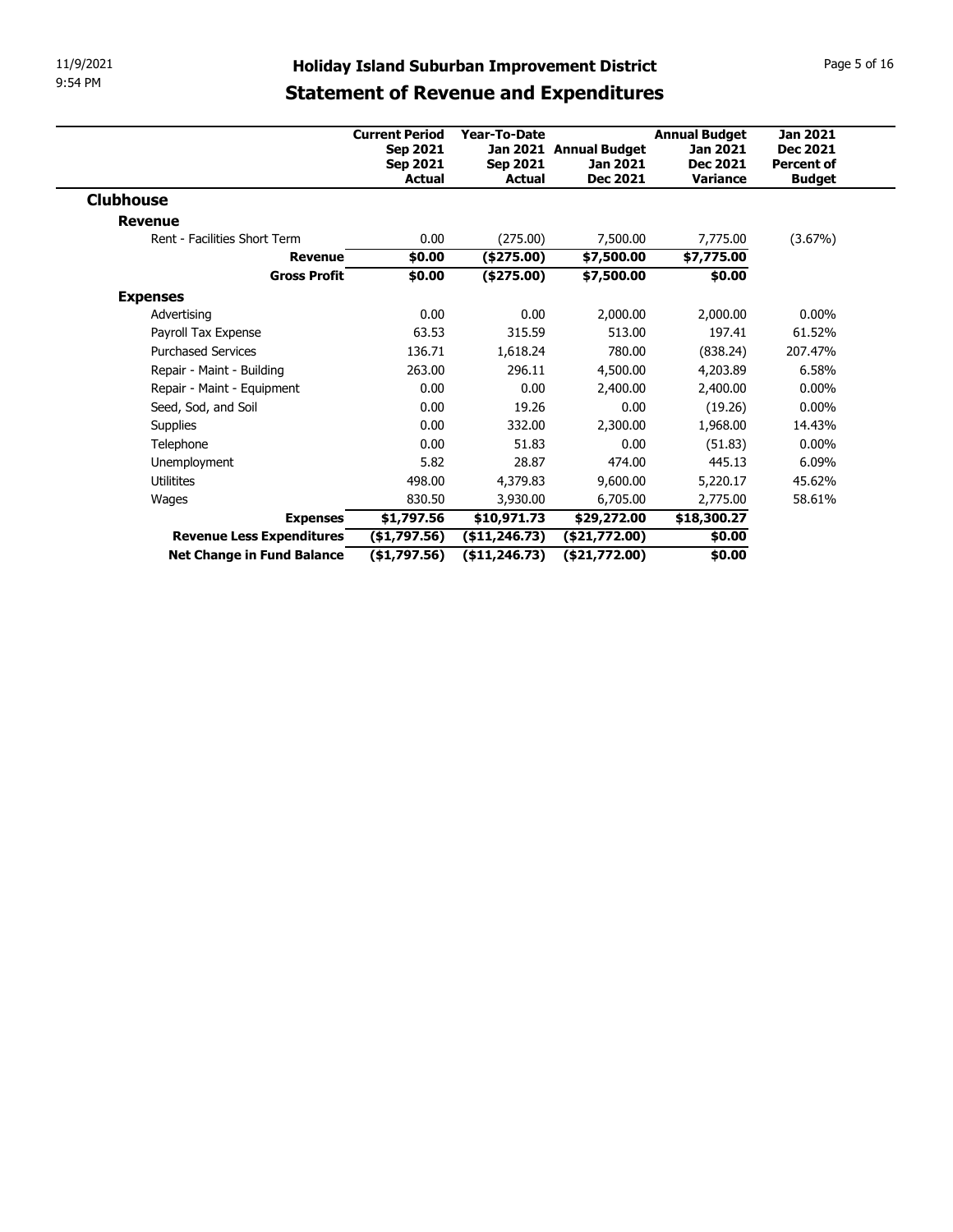| 11/9/2021                                    |                                                                                                     |                                                      |                                                       |                                                                        |                                                                          |
|----------------------------------------------|-----------------------------------------------------------------------------------------------------|------------------------------------------------------|-------------------------------------------------------|------------------------------------------------------------------------|--------------------------------------------------------------------------|
| 9:54 PM                                      | <b>Holiday Island Suburban Improvement District</b><br><b>Statement of Revenue and Expenditures</b> |                                                      |                                                       |                                                                        | Page 6 of 16                                                             |
|                                              | <b>Current Period</b><br><b>Sep 2021</b><br><b>Sep 2021</b><br><b>Actual</b>                        | Year-To-Date<br><b>Sep 2021</b><br><b>Actual</b>     | Jan 2021 Annual Budget<br>Jan 2021<br><b>Dec 2021</b> | <b>Annual Budget</b><br>Jan 2021<br><b>Dec 2021</b><br><b>Variance</b> | <b>Jan 2021</b><br><b>Dec 2021</b><br><b>Percent of</b><br><b>Budget</b> |
| <b>Fire Dept</b>                             |                                                                                                     |                                                      |                                                       |                                                                        |                                                                          |
| <b>Revenue</b>                               |                                                                                                     |                                                      |                                                       |                                                                        |                                                                          |
| Act 833                                      |                                                                                                     | 0.00<br>13,485.79                                    | 16,000.00                                             | 2,514.21                                                               | 84.29%                                                                   |
| Contribution Income                          |                                                                                                     | 0.00<br>0.00                                         | 1,000.00                                              | 1,000.00                                                               | $0.00\%$                                                                 |
| Other Income                                 |                                                                                                     | 4,523.05<br>0.00                                     | 46,837.00                                             | 42,313.95                                                              | 9.66%                                                                    |
| Security Fee                                 | 4,029.77                                                                                            | 36,101.14                                            | 45,600.00                                             | 9,498.86                                                               | 79.17%                                                                   |
|                                              | \$4,029.77<br><b>Revenue</b><br><b>Gross Profit</b><br>\$4,029.77                                   | \$54,109.98<br>\$54,109.98                           | \$109,437.00<br>\$109,437.00                          | \$55,327.02<br>\$0.00                                                  |                                                                          |
| <b>Expenses</b>                              |                                                                                                     |                                                      |                                                       |                                                                        |                                                                          |
| Act 833                                      |                                                                                                     | 0.00<br>8,568.86                                     | 8,300.00                                              | (268.86)                                                               | 103.24%                                                                  |
| Dues and Fees                                |                                                                                                     | 0.00<br>40.00                                        | 800.00                                                | 760.00                                                                 | 5.00%                                                                    |
| Emp Benefit - Hosp Ins                       | 1,522.14                                                                                            | 12,423.59                                            | 11,100.00                                             | (1,323.59)                                                             | 111.92%                                                                  |
| Emp Benefit - LOPFI                          | 285.30                                                                                              | 17,592.65                                            | 30,633.00                                             | 13,040.35                                                              | 57.43%                                                                   |
| Emp Benefit - Retirement                     | 375.00                                                                                              | 977.04                                               | 6,259.00                                              | 5,281.96                                                               | 15.61%                                                                   |
| Equipment Purchased < \$5,000                | 127.32                                                                                              | 1,897.20                                             | 4,000.00                                              | 2,102.80                                                               | 47.43%                                                                   |
| Fuel Expense                                 | 691.55                                                                                              | 6,448.82                                             | 8,000.00                                              | 1,551.18                                                               | 80.61%                                                                   |
| Insurance - Workmen's Comp.<br>Miscellaneous | 219.53                                                                                              | 1,975.77<br>0.00<br>5,000.00                         | 4,708.00<br>0.00                                      | 2,732.23<br>(5,000.00)                                                 | 41.97%<br>$0.00\%$                                                       |
| Payroll Tax Expense                          | 612.11                                                                                              | 3,909.30                                             | 3,726.00                                              | (183.30)                                                               | 104.92%                                                                  |
| Personnel Reimbursement                      |                                                                                                     | 0.00<br>6,649.98                                     | 16,000.00                                             | 9,350.02                                                               | 41.56%                                                                   |
| Postage                                      |                                                                                                     | 0.00<br>11.00                                        | 0.00                                                  | (11.00)                                                                | $0.00\%$                                                                 |
| PPE                                          | 1,870.82                                                                                            | 1,870.82                                             | 6,000.00                                              | 4,129.18                                                               | 31.18%                                                                   |
| <b>Purchased Services</b>                    | 115.60                                                                                              | 5,115.72                                             | 3,800.00                                              | (1,315.72)                                                             | 134.62%                                                                  |
| Repair - Maint - Building                    | 1,173.63                                                                                            | 2,513.62                                             | 4,200.00                                              | 1,686.38                                                               | 59.85%                                                                   |
| Repair - Maint - Equipment                   |                                                                                                     | 0.00<br>2,870.44                                     | 3,800.00                                              | 929.56                                                                 | 75.54%                                                                   |
| Repair - Maint - Radio                       | 132.50                                                                                              | 424.44                                               | 3,000.00                                              | 2,575.56                                                               | 14.15%                                                                   |
| Repair - Maint - Tires                       |                                                                                                     | 95.60<br>2,945.03                                    | 2,800.00                                              | (145.03)                                                               | 105.18%                                                                  |
| Repair - Maint - Vehicles                    |                                                                                                     | 80.45<br>7,407.48                                    | 4,700.00                                              | (2,707.48)                                                             | 157.61%                                                                  |
| Supplies                                     |                                                                                                     | 97.93<br>983.76                                      | 2,000.00                                              | 1,016.24                                                               | 49.19%                                                                   |
| Telephone                                    | 586.69                                                                                              | 4,508.48                                             | 3,420.00                                              | (1,088.48)                                                             | 131.83%                                                                  |
| Travel and Training                          | 580.72                                                                                              | 620.62<br>0.00<br>286.37                             | 3,000.00                                              | 2,379.38                                                               | 20.69%<br>16.52%                                                         |
| Unemployment<br>Uniforms                     |                                                                                                     | 0.00<br>1,122.21                                     | 1,733.00<br>900.00                                    | 1,446.63<br>(222.21)                                                   | 124.69%                                                                  |
| Utilitites                                   | 554.15                                                                                              | 5,410.14                                             | 7,000.00                                              | 1,589.86                                                               | 77.29%                                                                   |
| Wages                                        | 20,886.93                                                                                           | 132,613.75                                           | 130,726.00                                            | (1,887.75)                                                             | 101.44%                                                                  |
|                                              | \$30,007.97<br><b>Expenses</b>                                                                      | \$234,187.09                                         | \$270,605.00                                          | \$36,417.91                                                            |                                                                          |
|                                              |                                                                                                     | $($ \$25,978.20) $($ \$180,077.11) $($ \$161,168.00) |                                                       |                                                                        |                                                                          |
| Revenue Less Expenditures                    |                                                                                                     |                                                      |                                                       | \$0.00                                                                 |                                                                          |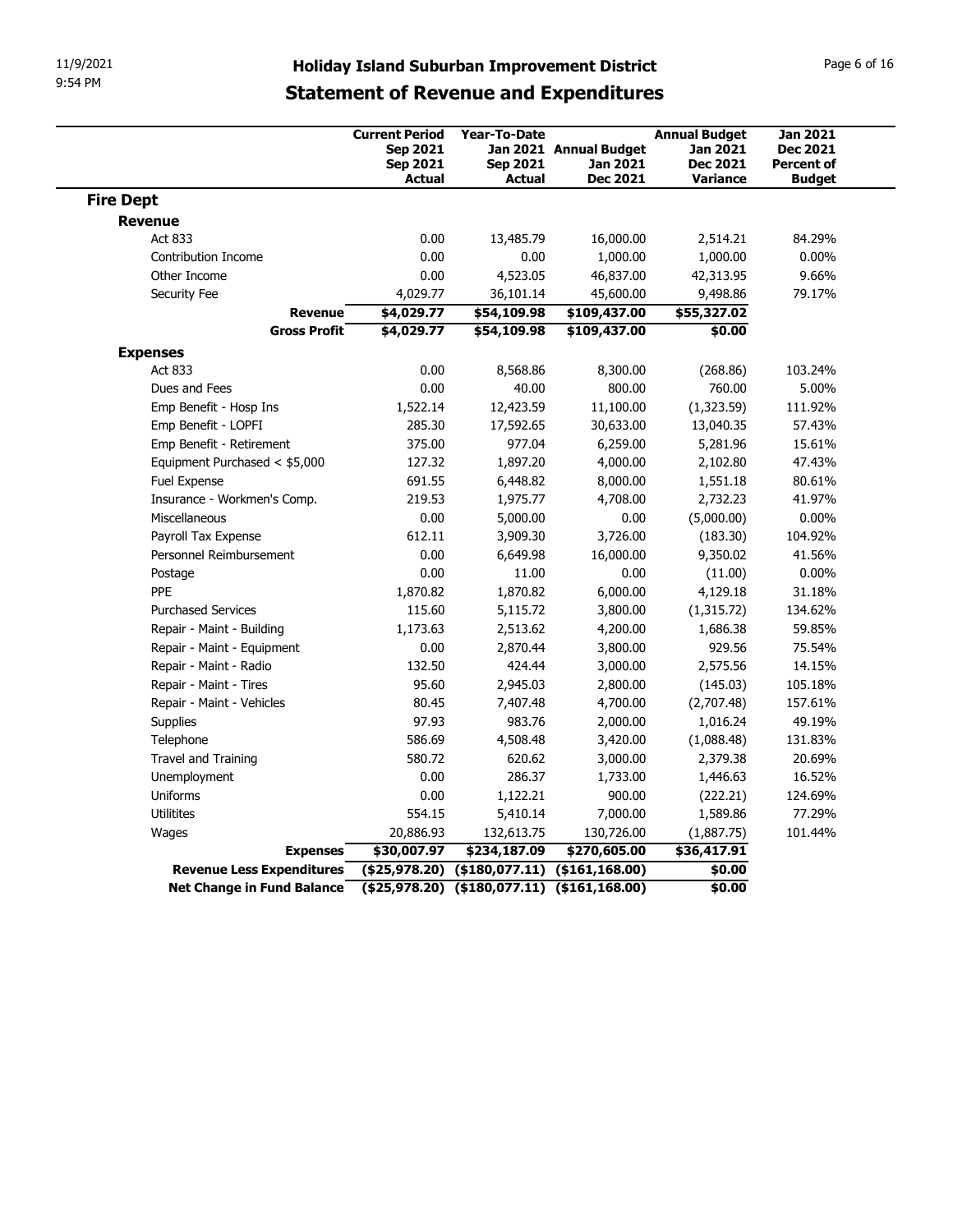| 11/9/2021                        |                           |                                  | <b>Holiday Island Suburban Improvement District</b> |                             | Page 7 of 16                       |  |
|----------------------------------|---------------------------|----------------------------------|-----------------------------------------------------|-----------------------------|------------------------------------|--|
| 9:54 PM                          |                           |                                  | <b>Statement of Revenue and Expenditures</b>        |                             |                                    |  |
|                                  |                           |                                  |                                                     |                             |                                    |  |
|                                  | <b>Current Period</b>     | Year-To-Date                     |                                                     | <b>Annual Budget</b>        | <b>Jan 2021</b>                    |  |
|                                  | <b>Sep 2021</b>           |                                  | Jan 2021 Annual Budget                              | Jan 2021                    | <b>Dec 2021</b>                    |  |
|                                  | <b>Sep 2021</b><br>Actual | <b>Sep 2021</b><br><b>Actual</b> | Jan 2021<br><b>Dec 2021</b>                         | Dec 2021<br><b>Variance</b> | <b>Percent of</b><br><b>Budget</b> |  |
| <b>Holiday Island Marina</b>     |                           |                                  |                                                     |                             |                                    |  |
|                                  |                           |                                  |                                                     |                             |                                    |  |
|                                  |                           |                                  | 192,534.00                                          |                             |                                    |  |
| <b>Revenue</b>                   |                           |                                  |                                                     |                             |                                    |  |
| Facilities Rental - Long Term    | 1,604.93                  | 192,033.47                       |                                                     | 500.53                      | 99.74%                             |  |
| Other Income                     | 112.50                    | 12,366.29                        | 0.00                                                | (12, 366.29)                | $0.00\%$                           |  |
| <b>Revenue</b>                   | \$1,717.43                | \$204,399.76                     | \$192,534.00                                        | (\$11,865.76)               |                                    |  |
| <b>Gross Profit</b>              | \$1,717.43                | \$204,399.76                     | \$192,534.00                                        | \$0.00                      |                                    |  |
| <b>Expenses</b>                  |                           |                                  |                                                     |                             | 80.00%                             |  |
| Capital Improvements - Facilit   | 0.00                      | 24,000.00                        | 30,000.00                                           | 6,000.00                    |                                    |  |
| Dues and Fees                    | 0.00                      | 850.00                           | 325.00                                              | (525.00)                    | 261.54%                            |  |
| Miscellaneous<br>Notices and Ads | $0.00\,$<br>0.00          | 300.00<br>77.20                  | 0.00<br>0.00                                        | (300.00)                    | $0.00\%$<br>$0.00\%$               |  |
| <b>Purchased Services</b>        |                           | 72,238.07                        | 85,100.00                                           | (77.20)<br>12,861.93        | 84.89%                             |  |
| Repair - Maint - Building        | (805.21)<br>0.00          | 3,000.00                         | 19,200.00                                           | 16,200.00                   | 15.63%                             |  |
| Repair - Maint - Equipment       | 0.00                      | 0.00                             | 500.00                                              | 500.00                      | $0.00\%$                           |  |
| Telephone                        | (3.20)                    | 159.13                           | 0.00                                                | (159.13)                    | $0.00\%$                           |  |
| Utilitites                       | (74.75)                   | 1,129.31                         | 1,500.00                                            | 370.69                      | 75.29%                             |  |
| <b>Expenses</b>                  | $($ \$883.16)             | \$101,753.71                     | \$136,625.00                                        | \$34,871.29                 |                                    |  |
| Revenue Less Expenditures        | \$2,600.59                | \$102,646.05                     | \$55,909.00                                         | \$0.00                      |                                    |  |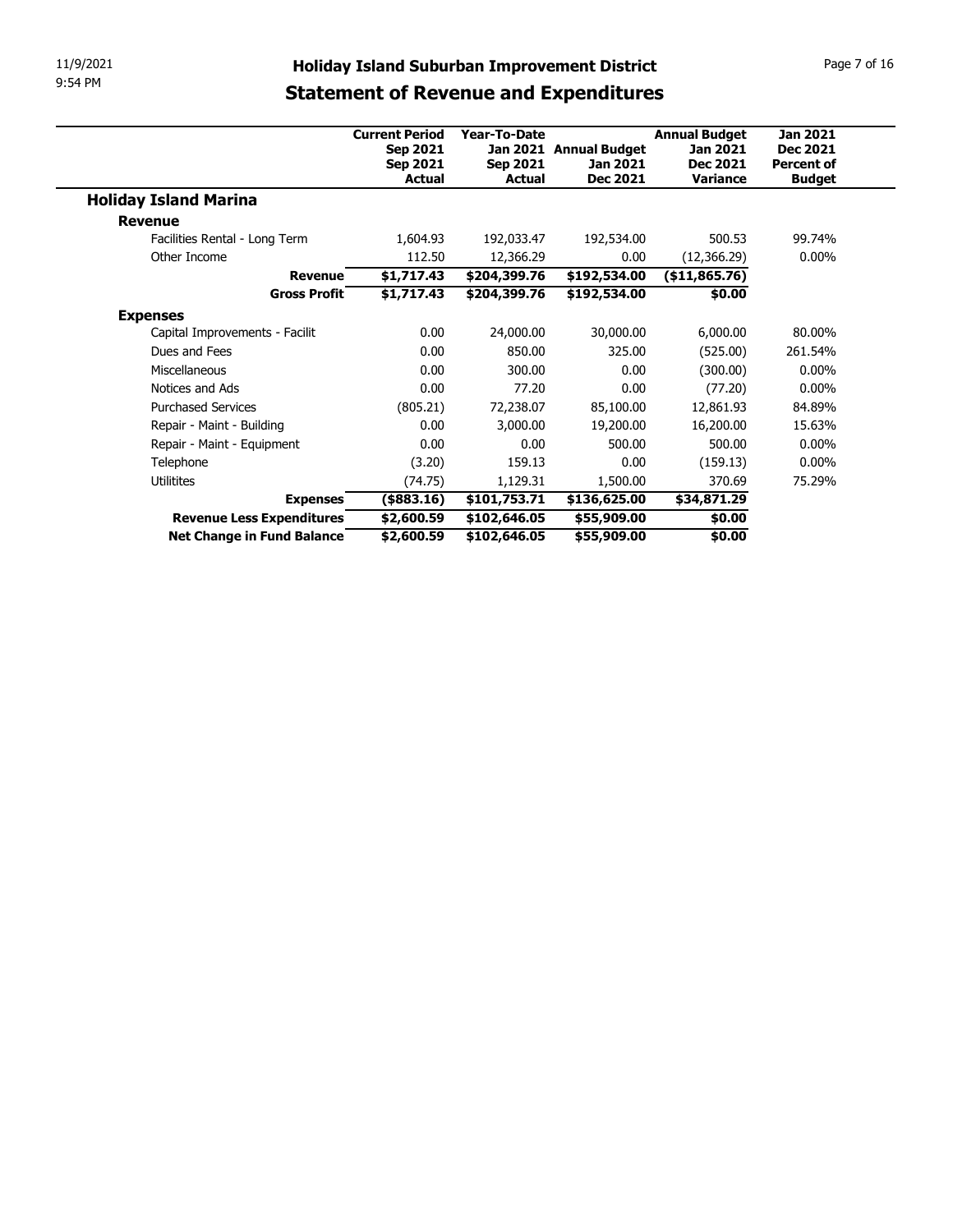| 11/9/2021                                                                                                                                                                                    | <b>Holiday Island Suburban Improvement District</b>              |                                                                                                                                                                        |                                                                            |                                                                                                             | Page 8 of 16                                                    |
|----------------------------------------------------------------------------------------------------------------------------------------------------------------------------------------------|------------------------------------------------------------------|------------------------------------------------------------------------------------------------------------------------------------------------------------------------|----------------------------------------------------------------------------|-------------------------------------------------------------------------------------------------------------|-----------------------------------------------------------------|
| 9:54 PM                                                                                                                                                                                      | <b>Statement of Revenue and Expenditures</b>                     |                                                                                                                                                                        |                                                                            |                                                                                                             |                                                                 |
|                                                                                                                                                                                              |                                                                  |                                                                                                                                                                        |                                                                            |                                                                                                             |                                                                 |
|                                                                                                                                                                                              | <b>Current Period</b>                                            | Year-To-Date                                                                                                                                                           |                                                                            | <b>Annual Budget</b>                                                                                        | <b>Jan 2021</b>                                                 |
|                                                                                                                                                                                              | Sep 2021                                                         |                                                                                                                                                                        | Jan 2021 Annual Budget                                                     | Jan 2021                                                                                                    | <b>Dec 2021</b>                                                 |
|                                                                                                                                                                                              | Sep 2021<br>Actual                                               | <b>Sep 2021</b><br>Actual                                                                                                                                              | Jan 2021<br>Dec 2021                                                       | <b>Dec 2021</b><br><b>Variance</b>                                                                          | <b>Percent of</b><br><b>Budget</b>                              |
| <b>Non-Departmental/Control</b>                                                                                                                                                              |                                                                  |                                                                                                                                                                        |                                                                            |                                                                                                             |                                                                 |
| <b>Revenue</b>                                                                                                                                                                               |                                                                  |                                                                                                                                                                        |                                                                            |                                                                                                             |                                                                 |
| Assessment Income - Current                                                                                                                                                                  | 93,273.32                                                        | 2,258,825.07                                                                                                                                                           | 1,979,067.00                                                               | (279, 758.07)                                                                                               | 114.14%                                                         |
| Assessment Income - Penalties                                                                                                                                                                | 0.00                                                             | 474.39                                                                                                                                                                 | 40,000.00                                                                  | 39,525.61                                                                                                   | 1.19%                                                           |
| Chilli Cook-Off Income                                                                                                                                                                       | 0.00                                                             | 11,250.00                                                                                                                                                              | 0.00                                                                       | (11,250.00)                                                                                                 | $0.00\%$                                                        |
| Debt Service - Sewer Treatment                                                                                                                                                               | 0.00                                                             | 218,551.55                                                                                                                                                             | 209,555.00                                                                 | (8,996.55)                                                                                                  | 104.29%                                                         |
| Interest Income                                                                                                                                                                              | 1,368.48                                                         | 17,129.67                                                                                                                                                              | 50,000.00                                                                  | 32,870.33                                                                                                   | 34.26%                                                          |
| Other Income                                                                                                                                                                                 | 2,720.05                                                         | 31,956.84                                                                                                                                                              | 39,000.00                                                                  | 7,043.16                                                                                                    | 81.94%                                                          |
| <b>Revenue</b>                                                                                                                                                                               |                                                                  |                                                                                                                                                                        | \$97,361.85 \$2,538,187.52 \$2,317,622.00 (\$220,565.52)                   |                                                                                                             |                                                                 |
| <b>Gross Profit</b>                                                                                                                                                                          |                                                                  | \$97,361.85 \$2,538,187.52 \$2,317,622.00                                                                                                                              |                                                                            | \$0.00                                                                                                      |                                                                 |
| <b>Expenses</b>                                                                                                                                                                              |                                                                  |                                                                                                                                                                        |                                                                            |                                                                                                             |                                                                 |
| Advertising                                                                                                                                                                                  | 6,251.00                                                         | 10,514.56                                                                                                                                                              | 20,800.00                                                                  | 10,285.44                                                                                                   | 50.55%                                                          |
| Assessment Expense - Uncollect                                                                                                                                                               | 0.00                                                             | 34,698.64                                                                                                                                                              | 80,000.00                                                                  | 45,301.36                                                                                                   | 43.37%                                                          |
| Chilli Cook-Off Expense                                                                                                                                                                      | 0.00                                                             | 8,128.50                                                                                                                                                               | 0.00                                                                       | (8, 128.50)                                                                                                 | $0.00\%$                                                        |
| Covid - 19 Expense                                                                                                                                                                           | 73.16                                                            | 1,908.17                                                                                                                                                               | 20,000.00                                                                  | 18,091.83                                                                                                   | 9.54%                                                           |
| Insurance                                                                                                                                                                                    | 12,161.50                                                        | 116,600.33                                                                                                                                                             | 140,000.00                                                                 | 23,399.67                                                                                                   | 83.29%                                                          |
| Insurance - Workmen's Comp.                                                                                                                                                                  | 0.00                                                             | (0.04)                                                                                                                                                                 | 0.00                                                                       | 0.04                                                                                                        | $0.00\%$                                                        |
| Legal Fees                                                                                                                                                                                   | 0.00                                                             | 10,505.06                                                                                                                                                              | 20,400.00                                                                  | 9,894.94                                                                                                    | 51.50%                                                          |
| Miscellaneous                                                                                                                                                                                | 0.00                                                             | 8,131.39                                                                                                                                                               | 1,440.00                                                                   | (6,691.39)                                                                                                  | 564.68%                                                         |
| Notices and Ads                                                                                                                                                                              | 0.00                                                             | 0.00                                                                                                                                                                   | 175.00                                                                     | 175.00                                                                                                      | $0.00\%$                                                        |
|                                                                                                                                                                                              |                                                                  |                                                                                                                                                                        |                                                                            |                                                                                                             |                                                                 |
|                                                                                                                                                                                              |                                                                  |                                                                                                                                                                        |                                                                            |                                                                                                             |                                                                 |
|                                                                                                                                                                                              |                                                                  |                                                                                                                                                                        |                                                                            |                                                                                                             |                                                                 |
|                                                                                                                                                                                              |                                                                  |                                                                                                                                                                        |                                                                            |                                                                                                             |                                                                 |
|                                                                                                                                                                                              |                                                                  |                                                                                                                                                                        |                                                                            |                                                                                                             |                                                                 |
|                                                                                                                                                                                              |                                                                  |                                                                                                                                                                        |                                                                            |                                                                                                             |                                                                 |
|                                                                                                                                                                                              |                                                                  |                                                                                                                                                                        |                                                                            |                                                                                                             |                                                                 |
| Net Change in Fund Balance                                                                                                                                                                   |                                                                  |                                                                                                                                                                        |                                                                            |                                                                                                             |                                                                 |
| Other Expense<br><b>Purchased Services</b><br>Repair - Maint - Building<br>Seed, Sod, and Soil<br>Supplies<br>Taxes - Real Estate and Person<br><b>Expenses</b><br>Revenue Less Expenditures | 48.00<br>745.99<br>500.00<br>0.00<br>0.00<br>0.00<br>\$19,779.65 | 236.00<br>8,059.89<br>500.00<br>2,852.88<br>435.81<br>429.37<br>\$203,000.56<br>\$77,582.20 \$2,335,186.96 \$1,981,807.00<br>\$77,582.20 \$2,335,186.96 \$1,981,807.00 | 0.00<br>13,000.00<br>0.00<br>0.00<br>$0.00\,$<br>40,000.00<br>\$335,815.00 | (236.00)<br>4,940.11<br>(500.00)<br>(2,852.88)<br>(435.81)<br>39,570.63<br>\$132,814.44<br>\$0.00<br>\$0.00 | $0.00\%$<br>62.00%<br>$0.00\%$<br>$0.00\%$<br>$0.00\%$<br>1.07% |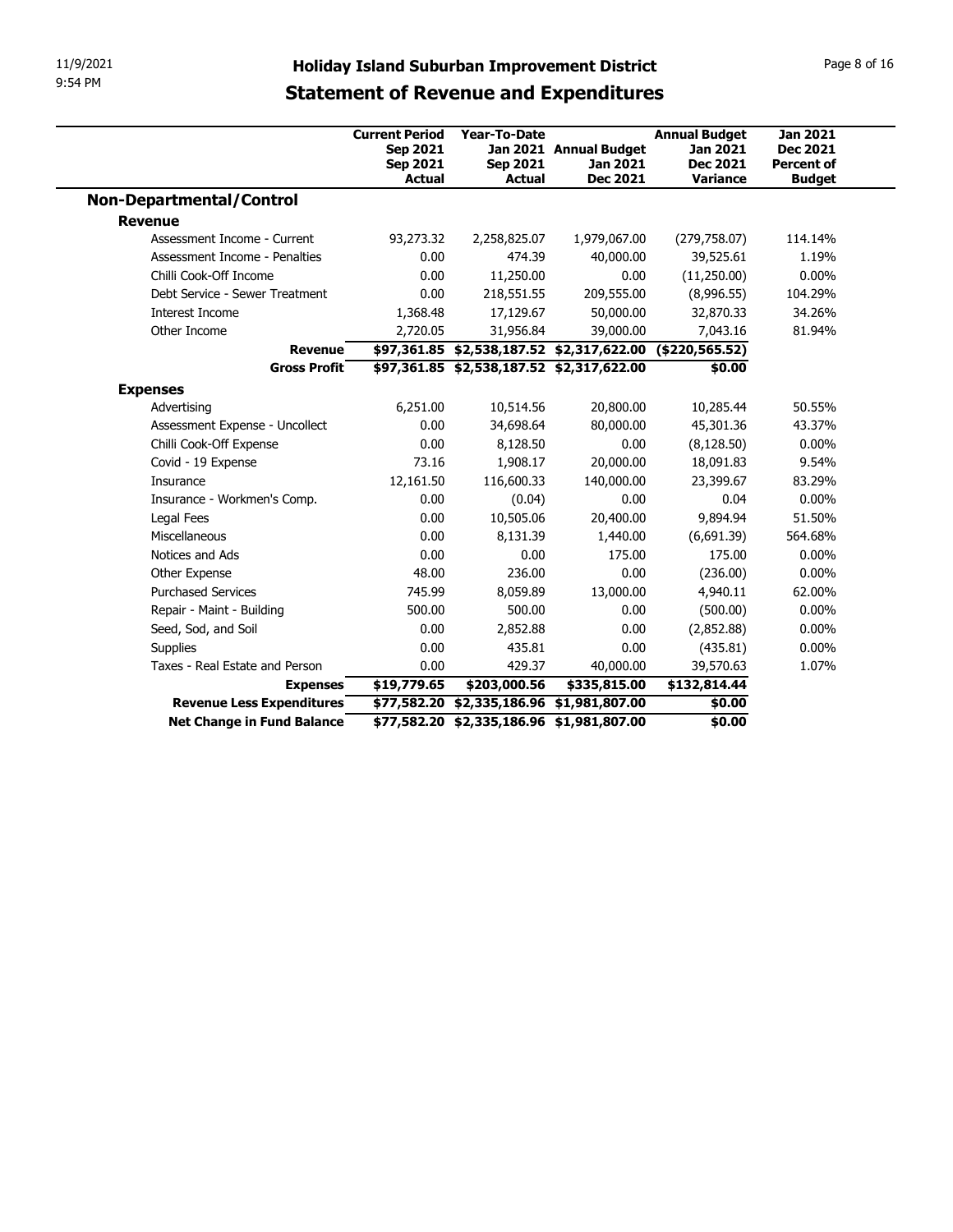| 11/9/2021 |                                                         |                                   |                          |                                                     |                                  | Page 9 of 16                       |
|-----------|---------------------------------------------------------|-----------------------------------|--------------------------|-----------------------------------------------------|----------------------------------|------------------------------------|
| 9:54 PM   |                                                         |                                   |                          | <b>Holiday Island Suburban Improvement District</b> |                                  |                                    |
|           |                                                         |                                   |                          | <b>Statement of Revenue and Expenditures</b>        |                                  |                                    |
|           |                                                         |                                   | Year-To-Date             |                                                     |                                  |                                    |
|           |                                                         | <b>Current Period</b><br>Sep 2021 |                          | Jan 2021 Annual Budget                              | <b>Annual Budget</b><br>Jan 2021 | <b>Jan 2021</b><br><b>Dec 2021</b> |
|           |                                                         | <b>Sep 2021</b>                   | <b>Sep 2021</b>          | Jan 2021                                            | Dec 2021                         | <b>Percent of</b>                  |
|           |                                                         | <b>Actual</b>                     | <b>Actual</b>            | Dec 2021                                            | Variance                         | <b>Budget</b>                      |
|           | <b>Public Safety Dept</b>                               |                                   |                          |                                                     |                                  |                                    |
|           | <b>Revenue</b>                                          |                                   |                          |                                                     |                                  |                                    |
|           | Security Fee<br><b>Revenue</b>                          | 4,029.77                          | 35,992.75                | 48,000.00                                           | 12,007.25                        | 74.98%                             |
|           | <b>Gross Profit</b>                                     | \$4,029.77                        | \$35,992.75              | \$48,000.00                                         | \$12,007.25                      |                                    |
|           |                                                         | \$4,029.77                        | \$35,992.75              | \$48,000.00                                         | \$0.00                           |                                    |
|           | <b>Expenses</b>                                         |                                   |                          |                                                     |                                  |                                    |
|           | <b>Purchased Services</b>                               | 4,000.00                          | 32,000.00                | 48,000.00                                           | 16,000.00                        | 66.67%                             |
|           | <b>Expenses</b>                                         | \$4,000.00                        | \$32,000.00              | \$48,000.00                                         | \$16,000.00                      |                                    |
|           | Revenue Less Expenditures<br>Net Change in Fund Balance | \$29.77<br>\$29.77                | \$3,992.75<br>\$3,992.75 | \$0.00<br>\$0.00                                    | \$0.00<br>\$0.00                 |                                    |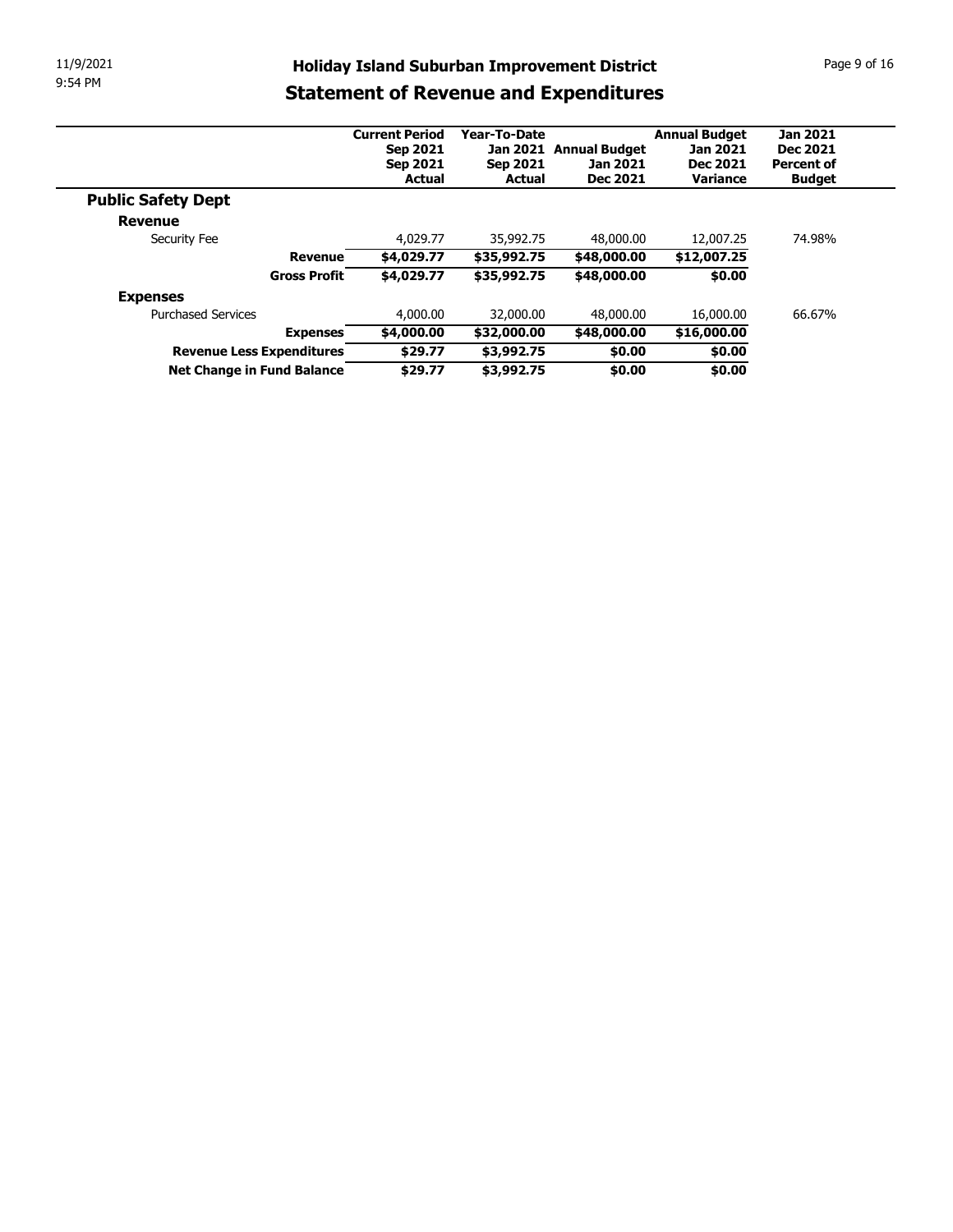|                                                                        | <b>Holiday Island Suburban Improvement District</b><br><b>Statement of Revenue and Expenditures</b> |                       |                                                    |                                  |                                    |
|------------------------------------------------------------------------|-----------------------------------------------------------------------------------------------------|-----------------------|----------------------------------------------------|----------------------------------|------------------------------------|
| 11/9/2021                                                              |                                                                                                     |                       |                                                    |                                  |                                    |
| 9:54 PM                                                                |                                                                                                     |                       |                                                    |                                  |                                    |
|                                                                        |                                                                                                     |                       |                                                    |                                  | Page 10 of 16                      |
|                                                                        |                                                                                                     |                       |                                                    |                                  |                                    |
|                                                                        | <b>Current Period</b>                                                                               | <b>Year-To-Date</b>   |                                                    | <b>Annual Budget</b><br>Jan 2021 | <b>Jan 2021</b><br><b>Dec 2021</b> |
|                                                                        | <b>Sep 2021</b><br>Sep 2021                                                                         | <b>Sep 2021</b>       | Jan 2021 Annual Budget<br>Jan 2021                 | <b>Dec 2021</b>                  | <b>Percent of</b>                  |
| <b>Recreation Center</b>                                               | <b>Actual</b>                                                                                       | <b>Actual</b>         | Dec 2021                                           | <b>Variance</b>                  | <b>Budget</b>                      |
| <b>Revenue</b>                                                         |                                                                                                     |                       |                                                    |                                  |                                    |
| Cash Long/Short                                                        | 5.74                                                                                                | 55.04                 | 0.00                                               | (55.04)                          | $0.00\%$                           |
| Contribution Income<br>Family Golf - Access Card                       | 1,817.00<br>0.00                                                                                    | 1,817.00<br>0.00      | 0.00<br>5,000.00                                   | (1,817.00)<br>5,000.00           | $0.00\%$<br>$0.00\%$               |
| Family Recreation - Access Car                                         | 0.00                                                                                                | 4,752.00              | 10,000.00                                          | 5,248.00                         | 47.52%                             |
| Fees - Green                                                           | 1,388.20                                                                                            | 14,628.60             | 12,000.00                                          | (2,628.60)                       | 121.91%                            |
| Fees - Recreation                                                      | 980.67                                                                                              | 23,635.81             | 7,500.00                                           | (16, 135.81)                     | 315.14%                            |
| Individual Golf - Access Card<br><b>Individual Recreation - Access</b> | 0.00<br>0.00                                                                                        | 1,024.00              | 2,500.00                                           | 1,476.00                         | 40.96%                             |
| Other Income                                                           | 15.00                                                                                               | 1,437.00<br>386.71    | 2,000.00<br>0.00                                   | 563.00<br>(386.71)               | 71.85%<br>$0.00\%$                 |
| Private Cart Fee                                                       | 20.00                                                                                               | 80.00                 | 0.00                                               | (80.00)                          | $0.00\%$                           |
| Rent - Cart                                                            | 941.70                                                                                              | 8,341.40              | 7,500.00                                           | (841.40)                         | 111.22%                            |
| Rent - Club                                                            | 0.00                                                                                                | 220.00                | 100.00                                             | (120.00)                         | 220.00%                            |
| Rent - Facilities Short Term                                           | 430.00                                                                                              | 3,260.00              | 1,000.00                                           | (2,260.00)                       | 326.00%                            |
| Sales - Beverage<br>Sales - Food                                       | 75.15<br>47.04                                                                                      | 1,474.73<br>1,209.46  | 2,000.00<br>2,500.00                               | 525.27<br>1,290.54               | 73.74%<br>48.38%                   |
| Sales - Merchandise                                                    | 22.55                                                                                               | 567.40                | 1,500.00                                           | 932.60                           | 37.83%                             |
| <b>Revenue</b>                                                         | \$5,743.05                                                                                          | \$62,889.15           | \$53,600.00                                        | $($ \$9,289.15)                  |                                    |
| <b>Gross Profit</b>                                                    | \$5,743.05                                                                                          | \$62,889.15           | \$53,600.00                                        | \$0.00                           |                                    |
| <b>Expenses</b>                                                        |                                                                                                     |                       |                                                    |                                  |                                    |
| Capital Improvements - Equipme<br>Capital Improvements - Facilit       | 0.00<br>0.00                                                                                        | 0.00                  | 5,000.00<br>36,000.00                              | 5,000.00<br>4,770.24             | $0.00\%$<br>86.75%                 |
| <b>Chemicals and Fertilizer</b>                                        | 0.00                                                                                                | 31,229.76<br>1,873.80 | 4,000.00                                           | 2,126.20                         | 46.85%                             |
| Cost of Sales - Beverage                                               | 26.60                                                                                               | 444.10                | 600.00                                             | 155.90                           | 74.02%                             |
| Cost of Sales - Food                                                   | 114.67                                                                                              | 434.34                | 750.00                                             | 315.66                           | 57.91%                             |
| Cost of Sales - Merchandise                                            | 11.97                                                                                               | 309.64                | 700.00                                             | 390.36                           | 44.23%                             |
| Credit Cards Fees                                                      | 178.08                                                                                              | 1,094.37              | 700.00                                             | (394.37)                         | 156.34%                            |
| Dues and Fees<br>Emp Benefit - Hosp Ins                                | 0.00<br>281.32                                                                                      | 0.00<br>1,406.60      | 350.00<br>0.00                                     | 350.00<br>(1,406.60)             | $0.00\%$<br>$0.00\%$               |
| Emp Benefit - Retirement                                               | 0.00                                                                                                | 38.38                 | 683.00                                             | 644.62                           | 5.62%                              |
| Equipment Purchased < \$5,000                                          | 0.00                                                                                                | 0.00                  | 3,000.00                                           | 3,000.00                         | $0.00\%$                           |
| Insurance - Workmen's Comp.                                            | 0.00                                                                                                | 0.00                  | 1,036.00                                           | 1,036.00                         | $0.00\%$                           |
| <b>Inventory Control</b><br>Miscellaneous                              | 0.00                                                                                                | (4.36)                | 0.00                                               | 4.36                             | $0.00\%$                           |
|                                                                        | 0.00<br>895.86                                                                                      | 0.00<br>4,353.25      | 140.00<br>5,435.00                                 | 140.00<br>1,081.75               | $0.00\%$<br>80.10%                 |
|                                                                        | 59.92                                                                                               | 209.24                | 600.00                                             | 390.76                           | 34.87%                             |
| Payroll Tax Expense                                                    |                                                                                                     | 11,057.46             | 15,000.00                                          | 3,942.54                         | 73.72%                             |
| Personnel Reimbursement<br><b>Purchased Services</b>                   | 296.99                                                                                              |                       | 3,000.00                                           | (3, 139.54)                      | 204.65%                            |
| Repair - Maint - Building                                              | 163.63                                                                                              | 6,139.54              |                                                    |                                  |                                    |
| Repair - Maint - Equipment                                             | 0.00                                                                                                | 0.00                  | 3,000.00                                           | 3,000.00                         | $0.00\%$                           |
| Repair - Maint - Vehicles                                              | 0.00                                                                                                | 0.00                  | 210.00                                             | 210.00                           | $0.00\%$                           |
| Repair- Maint- Parts/Material                                          | 0.00                                                                                                | 490.12                | 2,000.00                                           | 1,509.88                         | 24.51%                             |
| Supplies                                                               | 332.91                                                                                              | 1,943.29              | 5,000.00                                           | 3,056.71                         | 38.87%                             |
| Telephone<br>Travel and Training                                       | 193.25<br>0.00                                                                                      | 1,632.09<br>0.00      | 2,400.00<br>100.00                                 | 767.91<br>100.00                 | 68.00%<br>$0.00\%$                 |
| Unemployment                                                           | 45.70                                                                                               | 324.10                | 3,008.00                                           | 2,683.90                         | 10.77%                             |
| Utilitites                                                             | 1,173.67                                                                                            | 9,149.95              | 15,000.00                                          | 5,850.05                         | 61.00%                             |
| Wages                                                                  | 11,804.06                                                                                           | 56,679.23             | 71,044.00                                          | 14,364.77                        | 79.78%                             |
| <b>Expenses</b><br><b>Revenue Less Expenditures</b>                    | \$15,578.63<br>$($ \$9,835.58)                                                                      | \$128,804.90          | \$178,756.00<br>$($ \$65,915.75) $($ \$125,156.00) | \$49,951.10<br>\$0.00            |                                    |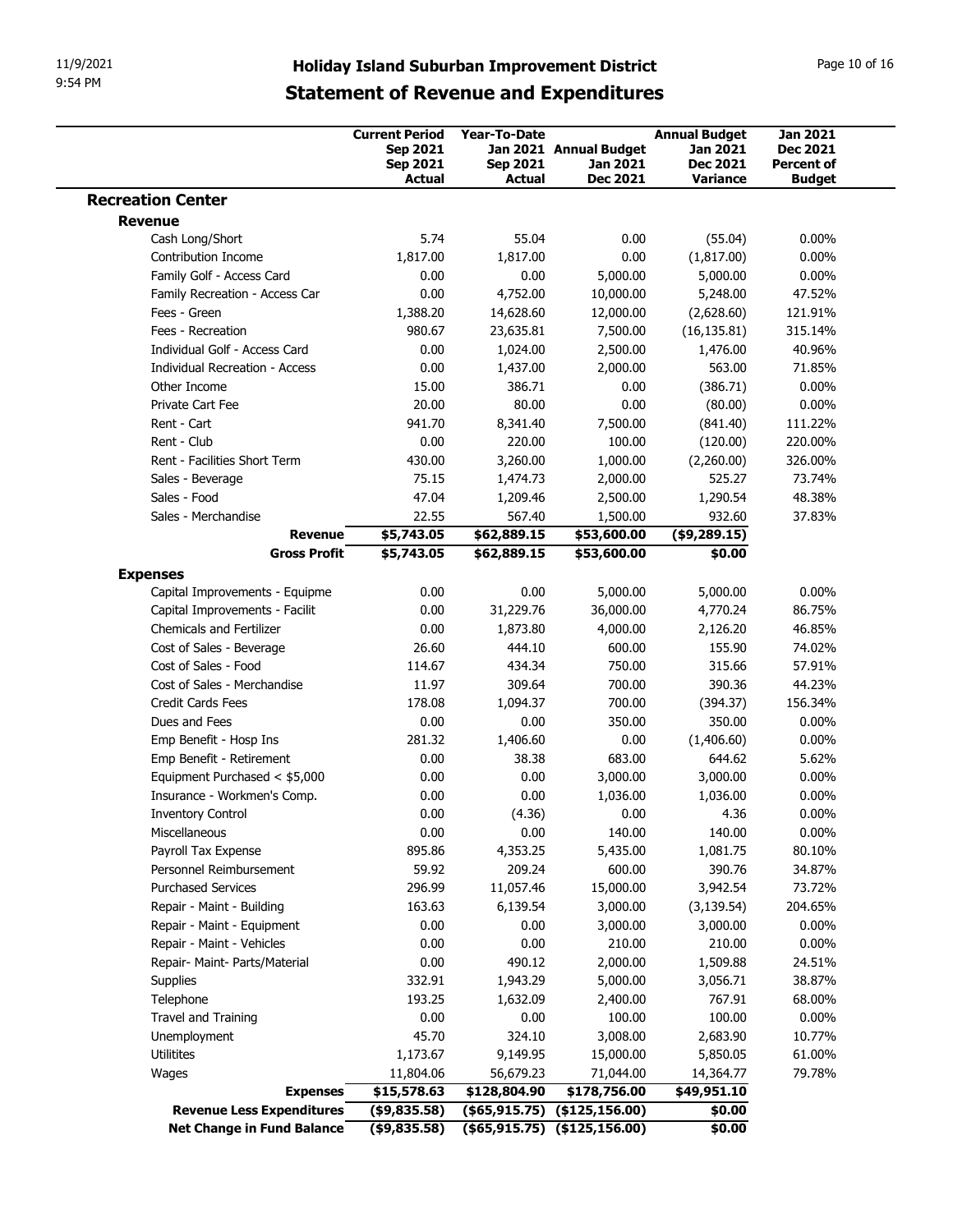| 11/9/2021<br>9:54 PM                |                                                                              |                                                  |                                                                                                     |                                                                        |                                                                          |
|-------------------------------------|------------------------------------------------------------------------------|--------------------------------------------------|-----------------------------------------------------------------------------------------------------|------------------------------------------------------------------------|--------------------------------------------------------------------------|
|                                     |                                                                              |                                                  | <b>Holiday Island Suburban Improvement District</b><br><b>Statement of Revenue and Expenditures</b> |                                                                        | Page 11 of 16                                                            |
|                                     | <b>Current Period</b><br><b>Sep 2021</b><br><b>Sep 2021</b><br><b>Actual</b> | Year-To-Date<br><b>Sep 2021</b><br><b>Actual</b> | Jan 2021 Annual Budget<br>Jan 2021<br>Dec 2021                                                      | <b>Annual Budget</b><br><b>Jan 2021</b><br><b>Dec 2021</b><br>Variance | <b>Jan 2021</b><br><b>Dec 2021</b><br><b>Percent of</b><br><b>Budget</b> |
| <b>Restaurant - Golf Operations</b> |                                                                              |                                                  |                                                                                                     |                                                                        |                                                                          |
| <b>Revenue</b>                      |                                                                              |                                                  |                                                                                                     |                                                                        |                                                                          |
| Sales - Beer                        | 2,484.05                                                                     | 14,277.58                                        | 10,000.00                                                                                           | (4,277.58)                                                             | 142.78%                                                                  |
| Sales - Beverage                    | 1,159.18                                                                     | 6,563.69                                         | 10,000.00                                                                                           | 3,436.31                                                               | 65.64%                                                                   |
| Sales - Food                        | 11,754.13                                                                    | 58,828.82                                        | 110,000.00                                                                                          | 51,171.18                                                              | 53.48%                                                                   |
| <b>Revenue</b>                      | \$15,397.36                                                                  | \$79,670.09                                      | \$130,000.00                                                                                        | \$50,329.91                                                            |                                                                          |
| <b>Gross Profit</b>                 | \$15,397.36                                                                  | \$79,670.09                                      | \$130,000.00                                                                                        | \$0.00                                                                 |                                                                          |
| <b>Expenses</b>                     |                                                                              |                                                  |                                                                                                     |                                                                        |                                                                          |
| Advertising                         | 0.00                                                                         | 365.50                                           | $0.00\,$                                                                                            | (365.50)                                                               | $0.00\%$                                                                 |
| Cost of Sales - Beer                | 0.00                                                                         | 5,483.87                                         | 3,800.00                                                                                            | (1,683.87)                                                             | 144.31%                                                                  |
| Cost of Sales - Beverage            | 0.00                                                                         | 1,807.13                                         | 3,600.00                                                                                            | 1,792.87                                                               | 50.20%                                                                   |
| Cost of Sales - Food                | 0.00                                                                         | 37,885.55                                        | 40,000.00                                                                                           | 2,114.45                                                               | 94.71%                                                                   |
| Credit Cards Fees                   | 805.57                                                                       | 5,625.51                                         | 2,500.00                                                                                            | (3, 125.51)                                                            | 225.02%                                                                  |
| Dues and Fees                       | 35.00                                                                        | 335.00                                           | 450.00                                                                                              | 115.00                                                                 | 74.44%                                                                   |
| Emp Benefit - Hosp Ins              | 0.00                                                                         | 0.00                                             | 3,700.00                                                                                            | 3,700.00                                                               | $0.00\%$                                                                 |
| Emp Benefit - Retirement            | 0.00                                                                         | 0.00                                             | 1,165.00                                                                                            | 1,165.00                                                               | $0.00\%$                                                                 |
| Equipment Purchased < \$5,000       | 0.00                                                                         | 0.00                                             | 3,000.00                                                                                            | 3,000.00                                                               | $0.00\%$                                                                 |
| Insurance - Workmen's Comp.         | 28.06                                                                        | 252.54                                           | 1,252.00                                                                                            | 999.46                                                                 | 20.17%                                                                   |
| Notices and Ads                     | 0.00                                                                         | 60.00                                            | 420.00                                                                                              | 360.00                                                                 | 14.29%                                                                   |
| Payroll Tax Expense                 | 489.35                                                                       | 2,580.90                                         | 4,968.00                                                                                            | 2,387.10                                                               | 51.95%                                                                   |
| <b>Purchased Services</b>           | 40.00                                                                        | 595.31                                           | 1,373.00                                                                                            | 777.69                                                                 | 43.36%                                                                   |
| Repair - Maint - Building           | 0.00                                                                         | 33.13                                            | 2,070.00                                                                                            | 2,036.87                                                               | 1.60%                                                                    |
| Repair - Maint - Equipment          | 0.00                                                                         | 497.55                                           | 2,070.00                                                                                            | 1,572.45                                                               | 24.04%                                                                   |
| Supplies                            | 724.50                                                                       | 6,178.23                                         | 6,000.00                                                                                            | (178.23)                                                               | 102.97%                                                                  |
|                                     | 3.37                                                                         | 140.61                                           | 1,996.00                                                                                            | 1,855.39                                                               | 7.04%                                                                    |
| Unemployment                        | 888.86                                                                       | 8,319.25                                         | 7,500.00                                                                                            | (819.25)                                                               | 110.92%                                                                  |
| Utilitites                          | 4,828.88                                                                     | 23,811.82                                        | 64,935.00                                                                                           | 41,123.18                                                              | 36.67%                                                                   |
| Wages                               |                                                                              | \$93,971.90                                      | \$150,799.00                                                                                        | \$56,827.10                                                            |                                                                          |
| <b>Expenses</b>                     | \$7,843.59                                                                   |                                                  |                                                                                                     | \$0.00                                                                 |                                                                          |
| <b>Revenue Less Expenditures</b>    | \$7,553.77                                                                   | ( \$14, 301.81)                                  | (\$20,799.00)                                                                                       |                                                                        |                                                                          |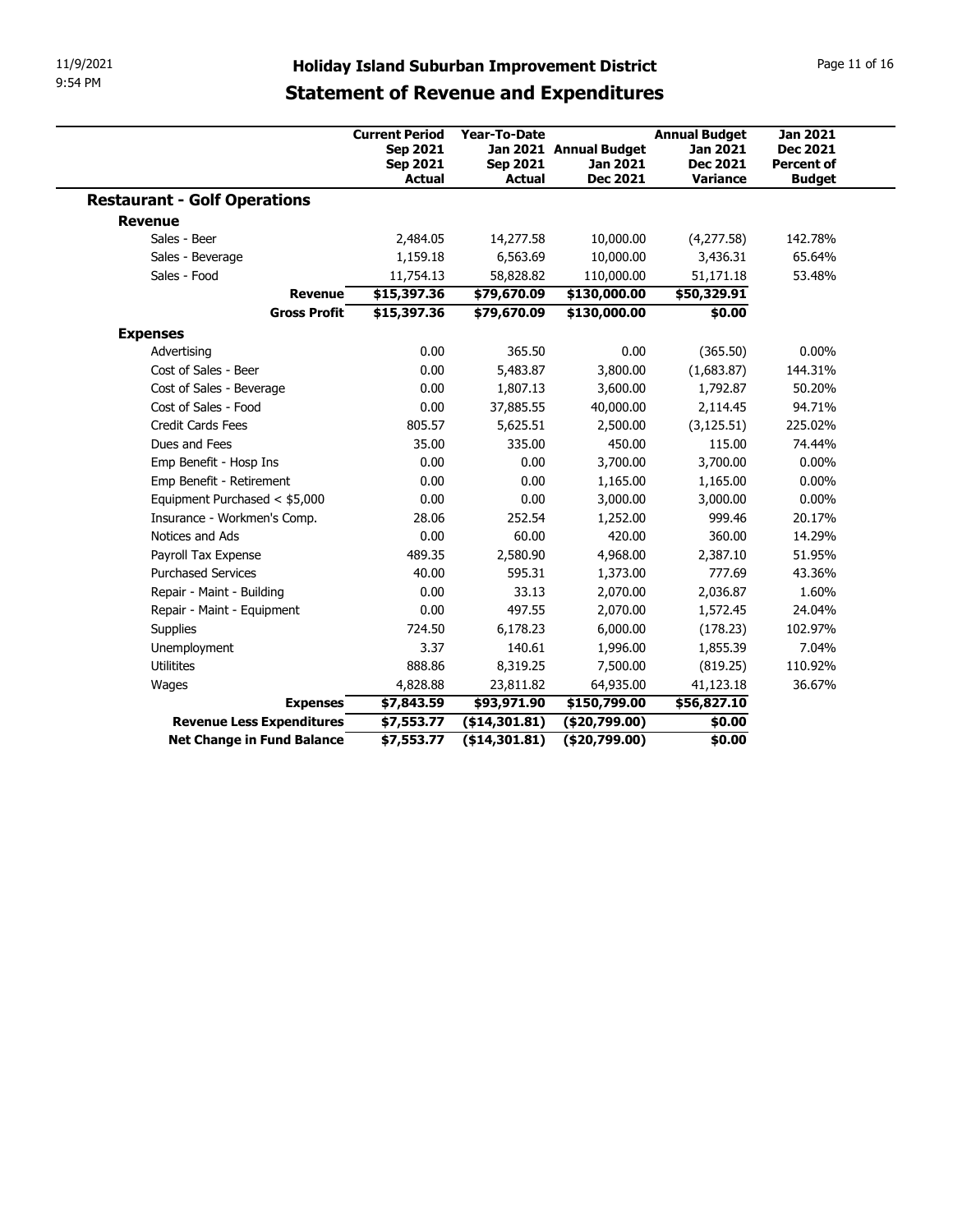| 9:54 PM                                                 |                                                      |                                                     | <b>Holiday Island Suburban Improvement District</b> |                                                     | Page 12 of 16                                           |
|---------------------------------------------------------|------------------------------------------------------|-----------------------------------------------------|-----------------------------------------------------|-----------------------------------------------------|---------------------------------------------------------|
|                                                         |                                                      |                                                     | <b>Statement of Revenue and Expenditures</b>        |                                                     |                                                         |
|                                                         | <b>Current Period</b><br><b>Sep 2021</b><br>Sep 2021 | <b>Year-To-Date</b><br><b>Sep 2021</b>              | Jan 2021 Annual Budget<br>Jan 2021                  | <b>Annual Budget</b><br>Jan 2021<br><b>Dec 2021</b> | <b>Jan 2021</b><br><b>Dec 2021</b><br><b>Percent of</b> |
| <b>Road Dept</b>                                        | <b>Actual</b>                                        | <b>Actual</b>                                       | Dec 2021                                            | <b>Variance</b>                                     | <b>Budget</b>                                           |
| <b>Revenue</b>                                          |                                                      |                                                     |                                                     |                                                     |                                                         |
| <b>Culvert Installation Income</b>                      | 0.00                                                 | 0.00                                                | 500.00                                              | 500.00                                              | $0.00\%$                                                |
| <b>Driveway Transitions</b>                             | 0.00                                                 | 0.00                                                | 1,200.00                                            | 1,200.00                                            | $0.00\%$                                                |
| Other Income<br>Road Inspection Fee - Nonref            | 15,100.00<br>0.00                                    | 15,335.50<br>4,400.00                               | 211,500.00<br>800.00                                | 196,164.50<br>(3,600.00)                            | 7.25%<br>550.00%                                        |
| Sale of Assets                                          | 0.00                                                 | 500.00                                              | 0.00                                                | (500.00)                                            | $0.00\%$                                                |
| <b>Revenue</b><br><b>Gross Profit</b>                   | \$15,100.00<br>\$15,100.00                           | \$20,235.50<br>\$20,235.50                          | \$214,000.00<br>\$214,000.00                        | \$193,764.50<br>\$0.00                              |                                                         |
| <b>Expenses</b>                                         |                                                      |                                                     |                                                     |                                                     |                                                         |
| Capital Improvements - Equipme                          | 0.00                                                 | 29,180.89                                           | 30,000.00                                           | 819.11                                              | 97.27%                                                  |
| Capital Improvements - Facilit                          | 0.00                                                 | 0.00                                                | 265,000.00                                          | 265,000.00                                          | $0.00\%$                                                |
| Dues and Fees                                           | 0.00                                                 | 850.00                                              | 1,000.00                                            | 150.00                                              | 85.00%                                                  |
| Emp Benefit - Hosp Ins<br>Emp Benefit - Retirement      | 1,290.39<br>588.90                                   | 11,238.41                                           | 26,047.00<br>6,084.00                               | 14,808.59                                           | 43.15%<br>62.47%                                        |
| Equipment Purchased < \$5,000                           | 0.00                                                 | 3,800.54<br>355.34                                  | 3,000.00                                            | 2,283.46<br>2,644.66                                | 11.84%                                                  |
| Fuel Expense                                            | (1,593.16)                                           | (6,769.57)                                          | 20,000.00                                           | 26,769.57                                           | (33.85%)                                                |
| Insurance - Workmen's Comp.                             | 352.32                                               | 3,170.88                                            | 3,861.00                                            | 690.12                                              | 82.13%                                                  |
| Miscellaneous                                           | 0.00                                                 | 1,607.00                                            | 0.00                                                | (1,607.00)                                          | $0.00\%$                                                |
| Notices and Ads                                         | 0.00                                                 | 269.79                                              | 500.00                                              | 230.21                                              | 53.96%                                                  |
| Payroll Tax Expense                                     | 1,530.14                                             | 9,698.63                                            | 16,830.00                                           | 7,131.37                                            | 57.63%                                                  |
| <b>Purchased Services</b>                               | 82.31                                                | 7,662.86                                            | 2,500.00                                            | (5,162.86)                                          | 306.51%                                                 |
| Repair - Maint - Building<br>Repair - Maint - Equipment | 0.00<br>0.00                                         | 177.59<br>129.70                                    | 500.00<br>0.00                                      | 322.41<br>(129.70)                                  | 35.52%<br>$0.00\%$                                      |
| Repair - Maint - Street Light                           | 0.00                                                 | 0.00                                                | 500.00                                              | 500.00                                              | $0.00\%$                                                |
| Repair - Maint - Tires                                  | 0.00                                                 | 1,401.63                                            | 5,000.00                                            | 3,598.37                                            | 28.03%                                                  |
| Repair - Maint - Vehicles                               | 0.00                                                 | 2,851.48                                            | 5,000.00                                            | 2,148.52                                            | 57.03%                                                  |
| Repair- Maint- Parts/Material                           | 151.05                                               | 3,556.43                                            | 5,000.00                                            | 1,443.57                                            | 71.13%                                                  |
| Repair-Maint Road Materials                             | 0.00                                                 | 9,978.10                                            | 15,000.00                                           | 5,021.90                                            | 66.52%                                                  |
| Safety                                                  | 0.00                                                 | 150.90                                              | 250.00                                              | 99.10                                               | 60.36%                                                  |
| Snow / Ice Removal                                      | 1,260.00                                             | 1,260.00                                            | 17,000.00                                           | 15,740.00                                           | 7.41%                                                   |
| Supplies                                                | 295.63                                               | 2,802.05                                            | 2,500.00                                            | (302.05)                                            | 112.08%                                                 |
| Telephone                                               | 155.00                                               | 1,319.36                                            | 1,920.00                                            | 600.64                                              | 68.72%                                                  |
| Unemployment                                            | 27.32                                                | 353.85                                              | 2,520.00                                            | 2,166.15                                            | 14.04%                                                  |
| Uniforms                                                | 191.45                                               | 1,057.27                                            | 2,000.00                                            | 942.73                                              | 52.86%                                                  |
| Utilitites                                              | 298.98                                               | 5,677.00                                            | 7,500.00                                            | 1,823.00                                            | 75.69%                                                  |
|                                                         | 20,432.00<br>\$25,062.33                             | 112,494.79<br>\$204,274.92                          | 228,094.00<br>\$667,606.00                          | 115,599.21<br>\$463,331.08                          | 49.32%                                                  |
| Wages                                                   |                                                      |                                                     |                                                     |                                                     |                                                         |
| <b>Expenses</b><br><b>Revenue Less Expenditures</b>     |                                                      | $($ \$9,962.33) $($ \$184,039.42) $($ \$453,606.00) |                                                     | \$0.00                                              |                                                         |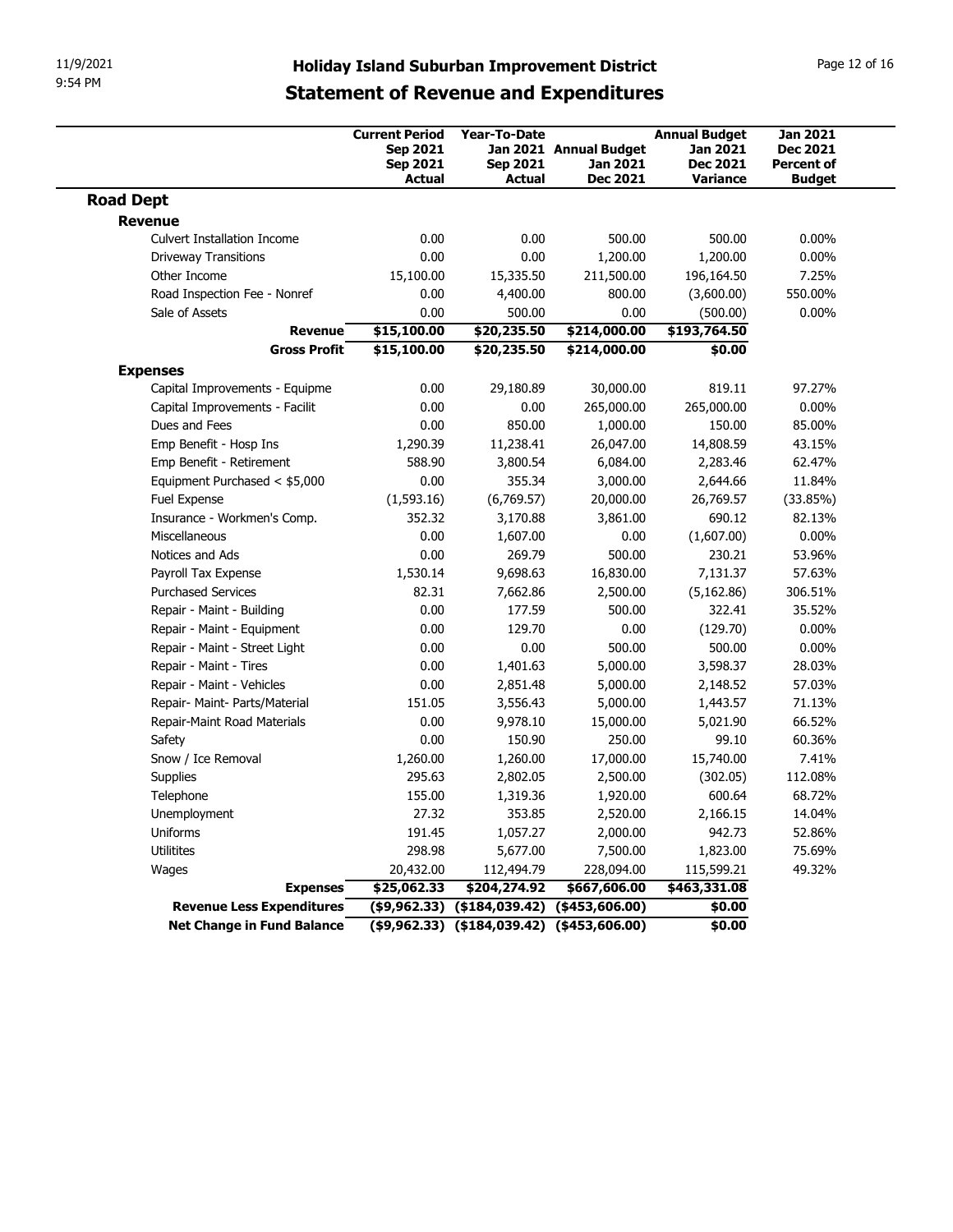| 11/9/2021                                            | <b>Holiday Island Suburban Improvement District</b>                          |                                           |                                                |                                                                 | Page 13 of 16                                                            |  |
|------------------------------------------------------|------------------------------------------------------------------------------|-------------------------------------------|------------------------------------------------|-----------------------------------------------------------------|--------------------------------------------------------------------------|--|
| 9:54 PM                                              | <b>Statement of Revenue and Expenditures</b>                                 |                                           |                                                |                                                                 |                                                                          |  |
|                                                      | <b>Current Period</b><br><b>Sep 2021</b><br><b>Sep 2021</b><br><b>Actual</b> | <b>Year-To-Date</b><br>Sep 2021<br>Actual | Jan 2021 Annual Budget<br>Jan 2021<br>Dec 2021 | <b>Annual Budget</b><br>Jan 2021<br><b>Dec 2021</b><br>Variance | <b>Jan 2021</b><br><b>Dec 2021</b><br><b>Percent of</b><br><b>Budget</b> |  |
| <b>Sewer Dept</b>                                    |                                                                              |                                           |                                                |                                                                 |                                                                          |  |
| Revenue                                              |                                                                              |                                           |                                                |                                                                 |                                                                          |  |
| Debt Service - Sewer Treatment<br><b>Sewer Sales</b> | 32,743.13<br>32,882.04                                                       | 217,571.26<br>274,355.11                  | 235,000.00<br>335,682.00                       | 17,428.74<br>61,326.89                                          | 92.58%<br>81.73%                                                         |  |
| Sewer Sales Installation Charg                       | 1,800.00                                                                     | 10,200.00                                 | 3,000.00                                       | (7,200.00)                                                      | 340.00%                                                                  |  |
| Revenue                                              | \$67,425.17                                                                  | \$502,126.37                              | \$573,682.00                                   | \$71,555.63                                                     |                                                                          |  |
| <b>Gross Profit</b>                                  | \$67,425.17                                                                  | \$502,126.37                              | \$573,682.00                                   | \$0.00                                                          |                                                                          |  |
| <b>Expenses</b>                                      |                                                                              |                                           |                                                |                                                                 |                                                                          |  |
| Capital Improvements - Equipme                       | 0.00                                                                         | 33,111.57                                 | 47,500.00                                      | 14,388.43                                                       | 69.71%                                                                   |  |
| Capital Improvements - Facilit                       | 0.00                                                                         | 29,491.07                                 | 41,500.00                                      | 12,008.93                                                       | 71.06%                                                                   |  |
| Chemicals and Fertilizer                             | 2,081.04                                                                     | 16,673.70                                 | 20,300.00                                      | 3,626.30                                                        | 82.14%                                                                   |  |
| Dues and Fees                                        | 0.00                                                                         | 8,562.50                                  | 9,000.00                                       | 437.50                                                          | 95.14%                                                                   |  |
| Emp Benefit - Hosp Ins<br>Emp Benefit - Retirement   | 484.02<br>362.90                                                             | 4,487.46<br>2,314.07                      | 10,024.00<br>5,391.00                          | 5,536.54<br>3,076.93                                            | 44.77%<br>42.92%                                                         |  |
| Engineering                                          | 0.00                                                                         | 0.00                                      | 5,000.00                                       | 5,000.00                                                        | $0.00\%$                                                                 |  |
| Equipment Purchased < \$5,000                        | 0.00                                                                         | 0.00                                      | 3,800.00                                       | 3,800.00                                                        | $0.00\%$                                                                 |  |
| Fuel Expense                                         | 378.43                                                                       | 3,728.29                                  | 5,400.00                                       | 1,671.71                                                        | 69.04%                                                                   |  |
| Insurance - Workmen's Comp.                          | 153.65                                                                       | 1,382.89                                  | 2,072.00                                       | 689.11                                                          | 66.74%                                                                   |  |
| <b>Interest Expense</b>                              | 7,591.52                                                                     | 69,565.48                                 | 100,000.00                                     | 30,434.52                                                       | 69.57%                                                                   |  |
| Lab Fees                                             | 941.72                                                                       | 5,098.28                                  | 9,500.00                                       | 4,401.72                                                        | 53.67%                                                                   |  |
| Notices and Ads                                      | 0.00                                                                         | 0.00                                      | 300.00                                         | 300.00                                                          | $0.00\%$                                                                 |  |
| Payroll Tax Expense<br><b>Purchased Services</b>     | 1,112.13<br>2,553.36                                                         | 6,319.10<br>17,722.64                     | 9,928.00<br>18,000.00                          | 3,608.90<br>277.36                                              | 63.65%<br>98.46%                                                         |  |
| Repair - Maint - Building                            | 0.00                                                                         | 240.75                                    | 2,500.00                                       | 2,259.25                                                        | 9.63%                                                                    |  |
| Repair - Maint - Equipment                           | 0.00                                                                         | 15,140.02                                 | 15,000.00                                      | (140.02)                                                        | 100.93%                                                                  |  |
| Repair - Maint - Sewer Plant                         | 2,609.26                                                                     | 20,313.91                                 | 25,200.00                                      | 4,886.09                                                        | 80.61%                                                                   |  |
| Repair - Maint - Tires                               | 0.00                                                                         | 0.00                                      | 1,160.00                                       | 1,160.00                                                        | $0.00\%$                                                                 |  |
| Repair - Maint - Vehicles                            | 0.00                                                                         | 99.24                                     | 2,220.00                                       | 2,120.76                                                        | 4.47%                                                                    |  |
| Repair - Maint- Line Repair                          | 0.00                                                                         | 3,017.64                                  | 1,800.00                                       | (1,217.64)                                                      | 167.65%                                                                  |  |
| Repair- Maint- Parts/Material                        | 176.84                                                                       | 1,288.23                                  | 5,400.00                                       | 4,111.77                                                        | 23.86%                                                                   |  |
| Safety                                               | 0.00                                                                         | 0.00                                      | 1,000.00                                       | 1,000.00                                                        | $0.00\%$                                                                 |  |
| Supplies                                             | 626.45                                                                       | 1,196.78                                  | 3,000.00                                       | 1,803.22                                                        | 39.89%                                                                   |  |
| Telephone                                            | 19.62                                                                        | 198.18                                    | 2,940.00                                       | 2,741.82                                                        | 6.74%                                                                    |  |
| Travel and Training                                  | 0.00                                                                         | 0.00                                      | 1,900.00                                       | 1,900.00                                                        | $0.00\%$                                                                 |  |
| Unemployment<br>Uniforms                             | 29.19<br>0.00                                                                | 207.86<br>0.00                            | 3,157.00<br>600.00                             | 2,949.14<br>600.00                                              | 6.58%<br>$0.00\%$                                                        |  |
| Utilitites                                           | 3,935.56                                                                     | 41,950.88                                 | 60,000.00                                      | 18,049.12                                                       | 69.92%                                                                   |  |
| Wages                                                | 14,698.65                                                                    | 76,545.82                                 | 129,775.00                                     | 53,229.18                                                       | 58.98%                                                                   |  |
| <b>Expenses</b>                                      | \$37,754.34                                                                  | \$358,656.36                              | \$543,367.00                                   | \$184,710.64                                                    |                                                                          |  |
|                                                      | \$29,670.83                                                                  | \$143,470.01                              | \$30,315.00                                    | \$0.00                                                          |                                                                          |  |
| Revenue Less Expenditures                            |                                                                              |                                           |                                                |                                                                 |                                                                          |  |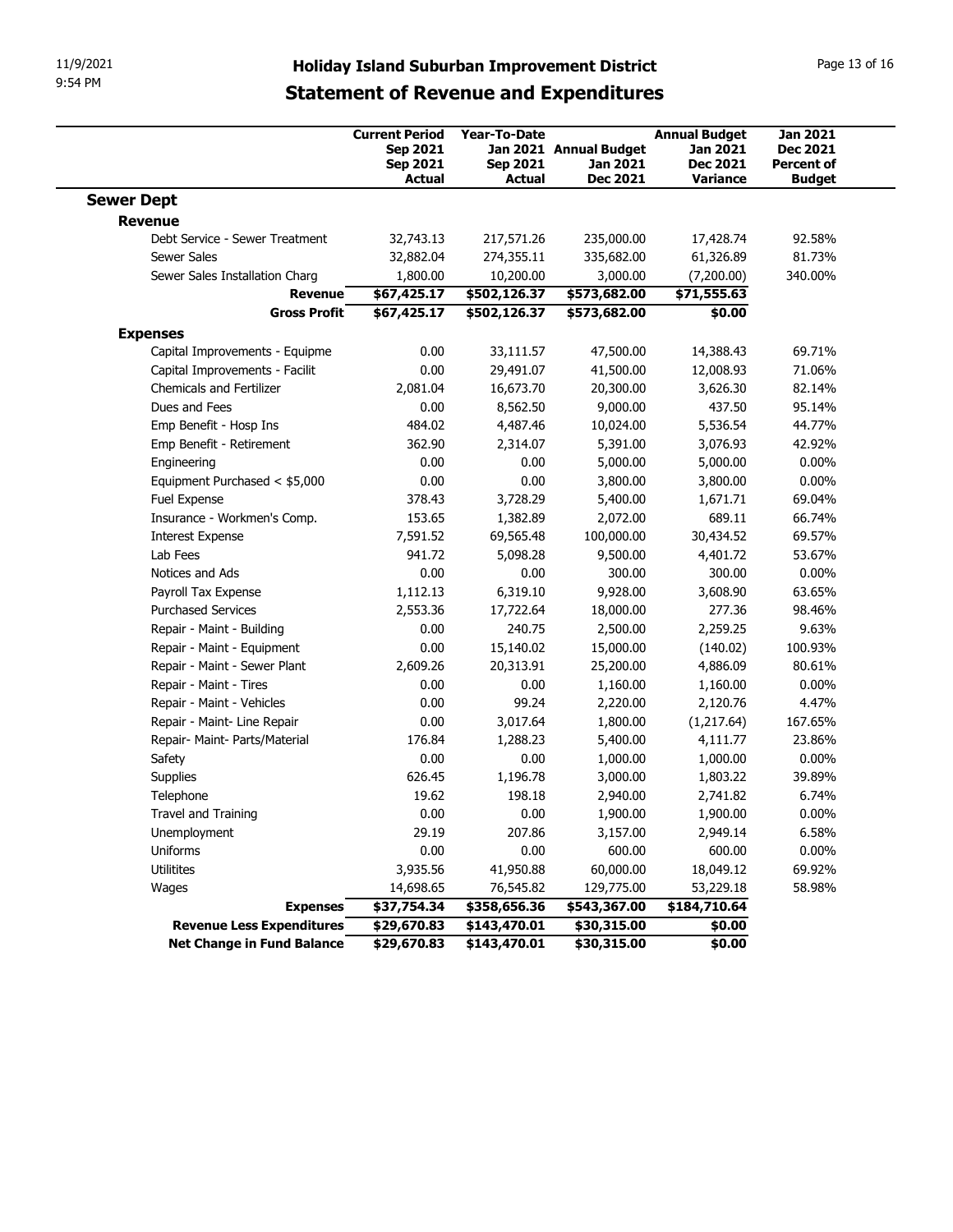|                                                              | Page 14 of 16                                                                |                                                  |                                                       |                                                                 |                                                                          |
|--------------------------------------------------------------|------------------------------------------------------------------------------|--------------------------------------------------|-------------------------------------------------------|-----------------------------------------------------------------|--------------------------------------------------------------------------|
|                                                              | <b>Current Period</b><br><b>Sep 2021</b><br><b>Sep 2021</b><br><b>Actual</b> | <b>Year-To-Date</b><br><b>Sep 2021</b><br>Actual | Jan 2021 Annual Budget<br>Jan 2021<br><b>Dec 2021</b> | <b>Annual Budget</b><br>Jan 2021<br><b>Dec 2021</b><br>Variance | <b>Jan 2021</b><br><b>Dec 2021</b><br><b>Percent of</b><br><b>Budget</b> |
| <b>Water Dept</b>                                            |                                                                              |                                                  |                                                       |                                                                 |                                                                          |
| Revenue                                                      |                                                                              |                                                  |                                                       |                                                                 |                                                                          |
| <b>Irrigation Service Income</b>                             | 0.00                                                                         | 600.00                                           | 1,000.00                                              | 400.00                                                          | 60.00%                                                                   |
| Late Charges on Water and Sewe                               | 1,242.27                                                                     | 8,439.42                                         | 7,500.00                                              | (939.42)                                                        | 112.53%                                                                  |
| Other Income<br><b>Water Sales</b>                           | 0.00<br>52,643.75                                                            | 30.00<br>373,540.35                              | 0.00<br>510,892.00                                    | (30.00)<br>137,351.65                                           | $0.00\%$<br>73.12%                                                       |
| Water Service Installation Cha                               | 2,100.00                                                                     | 11,200.00                                        | 5,000.00                                              | (6,200.00)                                                      | 224.00%                                                                  |
| Water Turn-On Charges                                        | 1,520.00                                                                     | 12,165.00                                        | 12,500.00                                             | 335.00                                                          | 97.32%                                                                   |
| Revenue                                                      | \$57,506.02                                                                  | \$405,974.77                                     | \$536,892.00                                          | \$130,917.23                                                    |                                                                          |
| <b>Gross Profit</b>                                          | \$57,506.02                                                                  | \$405,974.77                                     | \$536,892.00                                          | \$0.00                                                          |                                                                          |
| <b>Expenses</b>                                              |                                                                              |                                                  |                                                       |                                                                 |                                                                          |
| Capital Improvements - Equipme                               | 0.00                                                                         | 61,426.59                                        | 77,500.00                                             | 16,073.41                                                       | 79.26%                                                                   |
| Capital Improvements - Facilit<br>Chemicals and Fertilizer   | 0.00<br>0.00                                                                 | 115,197.26<br>0.00                               | 120,993.00<br>1,250.00                                | 5,795.74<br>1,250.00                                            | 95.21%<br>$0.00\%$                                                       |
| Dues and Fees                                                | (15.64)                                                                      | 641.74                                           | 1,275.00                                              | 633.26                                                          | 50.33%                                                                   |
| Emp Benefit - Hosp Ins                                       | 417.72                                                                       | 3,628.20                                         | 10,024.00                                             | 6,395.80                                                        | 36.20%                                                                   |
| Emp Benefit - Retirement                                     | 298.53                                                                       | 1,973.20                                         | 5,391.00                                              | 3,417.80                                                        | 36.60%                                                                   |
| Engineering                                                  | 0.00                                                                         | 0.00                                             | 15,000.00                                             | 15,000.00                                                       | $0.00\%$                                                                 |
| Equipment Purchased < \$5,000                                | 0.00                                                                         | 6,269.85                                         | 3,800.00                                              | (2,469.85)                                                      | 165.00%                                                                  |
| Fire Hydrants                                                | 0.00                                                                         | 262.50                                           | 5,000.00                                              | 4,737.50                                                        | 5.25%                                                                    |
| Fuel Expense                                                 | 378.44                                                                       | 3,728.33<br>922.05                               | 7,800.00                                              | 4,071.67                                                        | 47.80%<br>44.50%                                                         |
| Insurance - Workmen's Comp.<br>Licensing State of Arkansas - | 102.45<br>0.00                                                               | 13.00                                            | 2,072.00<br>0.00                                      | 1,149.95<br>(13.00)                                             | $0.00\%$                                                                 |
| Miscellaneous                                                | 22.86                                                                        | 4,123.81                                         | 0.00                                                  | (4, 123.81)                                                     | $0.00\%$                                                                 |
| Notices and Ads                                              | 0.00                                                                         | 82.93                                            | 500.00                                                | 417.07                                                          | 16.59%                                                                   |
| Payroll Tax Expense                                          | 999.93                                                                       | 5,507.51                                         | 9,928.00                                              | 4,420.49                                                        | 55.47%                                                                   |
| <b>Purchased Services</b>                                    | 41.15                                                                        | 3,339.44                                         | 2,000.00                                              | (1,339.44)                                                      | 166.97%                                                                  |
| Repair - Maint - Building                                    | 0.00                                                                         | 0.00                                             | 1,000.00                                              | 1,000.00                                                        | $0.00\%$                                                                 |
| Repair - Maint - Equipment<br>Repair - Maint - Radio         | 0.00<br>0.00                                                                 | 8,259.79<br>0.00                                 | 20,400.00<br>500.00                                   | 12,140.21<br>500.00                                             | 40.49%<br>$0.00\%$                                                       |
| Repair - Maint - Sewer Plant                                 | 455.63                                                                       | 455.63                                           | 0.00                                                  | (455.63)                                                        | $0.00\%$                                                                 |
| Repair - Maint - Tires                                       | 0.00                                                                         | 821.87                                           | 1,160.00                                              | 338.13                                                          | 70.85%                                                                   |
| Repair - Maint - Vehicles                                    | (42.14)                                                                      | 1,646.24                                         | 3,000.00                                              | 1,353.76                                                        | 54.87%                                                                   |
| Repair - Maint- Line Repair                                  | 1,247.88                                                                     | 16,993.85                                        | 25,800.00                                             | 8,806.15                                                        | 65.87%                                                                   |
| Repair- Maint- Parts/Material                                | 3,299.11                                                                     | 35,479.98                                        | 40,000.00                                             | 4,520.02                                                        | 88.70%                                                                   |
| Safety                                                       | 0.00                                                                         | 173.83                                           | 1,000.00                                              | 826.17                                                          | 17.38%                                                                   |
| Supplies                                                     | 387.21                                                                       | 2,457.16                                         | 2,400.00                                              | (57.16)                                                         | 102.38%                                                                  |
| Taxes - Real Estate and Person                               | 0.00                                                                         | 24.00                                            | 0.00                                                  | (24.00)                                                         | $0.00\%$                                                                 |
| Telephone                                                    | 542.32                                                                       | 4,819.73                                         | 7,200.00                                              | 2,380.27                                                        | 66.94%                                                                   |
| Travel and Training<br>Unemployment                          | 0.00<br>33.42                                                                | 135.00<br>201.16                                 | 1,900.00<br>3,157.00                                  | 1,765.00<br>2,955.84                                            | 7.11%<br>6.37%                                                           |
|                                                              | 116.09                                                                       | 1,370.35                                         | 1,284.00                                              | (86.35)                                                         | 106.73%                                                                  |
|                                                              |                                                                              |                                                  | 113,400.00                                            | 21,618.75                                                       | 80.94%                                                                   |
| Uniforms                                                     |                                                                              |                                                  |                                                       |                                                                 |                                                                          |
| Utilitites<br>Wages                                          | 11,809.36<br>13,210.64                                                       | 91,781.25<br>65,654.37                           | 129,775.00                                            | 64,120.63                                                       | 50.59%                                                                   |
| <b>Expenses</b>                                              | \$33,304.96                                                                  | \$437,390.62                                     | \$614,509.00                                          | \$177,118.38                                                    |                                                                          |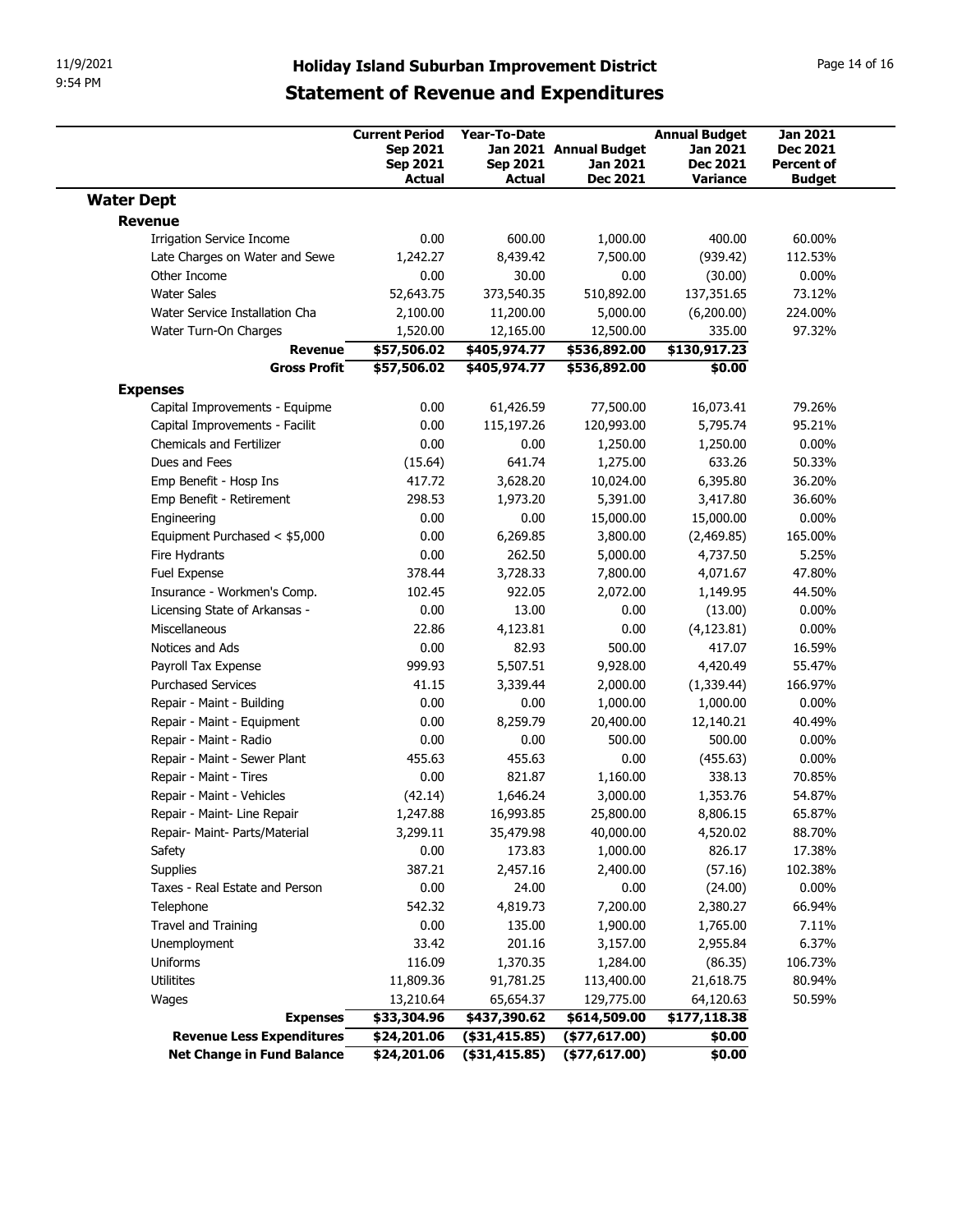## 9:54 PM

| 11/9/2021            |                                                   | <b>Holiday Island Suburban Improvement District</b>            |                                           |                                                       |                                                                 | Page 15 of 16                                                            |
|----------------------|---------------------------------------------------|----------------------------------------------------------------|-------------------------------------------|-------------------------------------------------------|-----------------------------------------------------------------|--------------------------------------------------------------------------|
| 9:54 PM              |                                                   | <b>Statement of Revenue and Expenditures</b>                   |                                           |                                                       |                                                                 |                                                                          |
|                      |                                                   | <b>Current Period</b><br>Sep 2021<br>Sep 2021<br><b>Actual</b> | Year-To-Date<br><b>Sep 2021</b><br>Actual | Jan 2021 Annual Budget<br>Jan 2021<br><b>Dec 2021</b> | <b>Annual Budget</b><br>Jan 2021<br><b>Dec 2021</b><br>Variance | <b>Jan 2021</b><br><b>Dec 2021</b><br><b>Percent of</b><br><b>Budget</b> |
|                      |                                                   |                                                                |                                           |                                                       |                                                                 |                                                                          |
| <b>Fund Balances</b> |                                                   |                                                                |                                           |                                                       |                                                                 |                                                                          |
|                      | Beginning Fund Balance                            | 21,378,865.14                                                  | 19,807,758.50                             | 0.00                                                  | 0.00                                                            | $0.00\%$                                                                 |
|                      | Net Change in Fund Balance<br>Ending Fund Balance | 15,790.78<br>21,394,655.92                                     | 1,586,897.42<br>21,394,655.92             | 346,235.00<br>0.00                                    | 0.00<br>0.00                                                    | $0.00\%$<br>$0.00\%$                                                     |